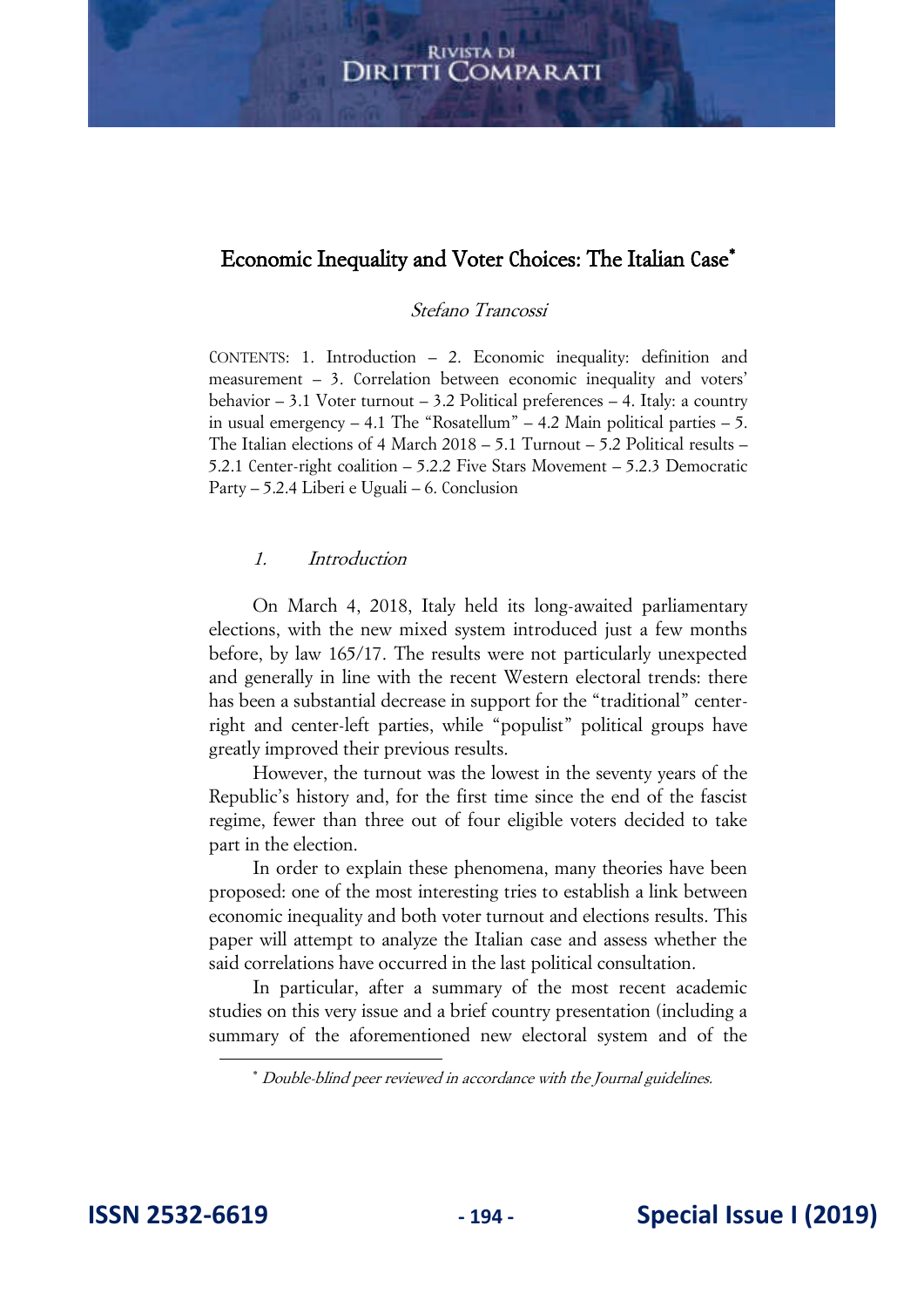Stefano Trancossi Economic Inequality and Voter Choices: The Italian Case

manifestos of the main political parties), the paper will focus on the data related to economic inequality, collected during the electoral season, in relation to the geographical distribution of turnout and political preferences.

## 2. Economic inequality: definition and measurement

For the purposes of this paper, we will use the most common definition of economic inequality, measured through the notorious Gini index<sup>1</sup>: therefore, we will only consider inequality as a matter of available income (after taxation), but considering also government benefits and other indirect kinds of revenue for the citizens. Needless to say, economic inequality is only one of the various forms that inequality can assume. Just to name another one, voting inequality was the norm in the XIX century in most of the Western world and universal suffrage was introduced only in the first half of the XX century. However, economic inequality is by far the most studied and the easiest to measure with reliable data; moreover, it is often used as a proxy index for other indicators, such as education, life expectancy and access to healthcare.

## 3. Correlation between economic inequality and voters' behavior

Many scholars have tried to establish a mathematical relation between economic inequality and, broadly speaking, election results: the main fields of research appear to be, on one hand, the correlation

<sup>&</sup>lt;sup>1</sup> Developed by Corrado Gini, an Italian statistics professor, in his 1912 study "Variabilità e mutabilità" (Variability and mutability). It ranges from 0 (perfect equality) to 1 (perfect inequality, where a single person owns everything). For a more precise mathematical explanation and comprehensive data related to the UK and the rest of the world, see Max Roser, Esteban Ortiz-Ospina, "Income Inequality", Our World in Data, December 2013 (updated October 2016), available a[t https://ourworldindata.org/income-inequality.](https://ourworldindata.org/income-inequality)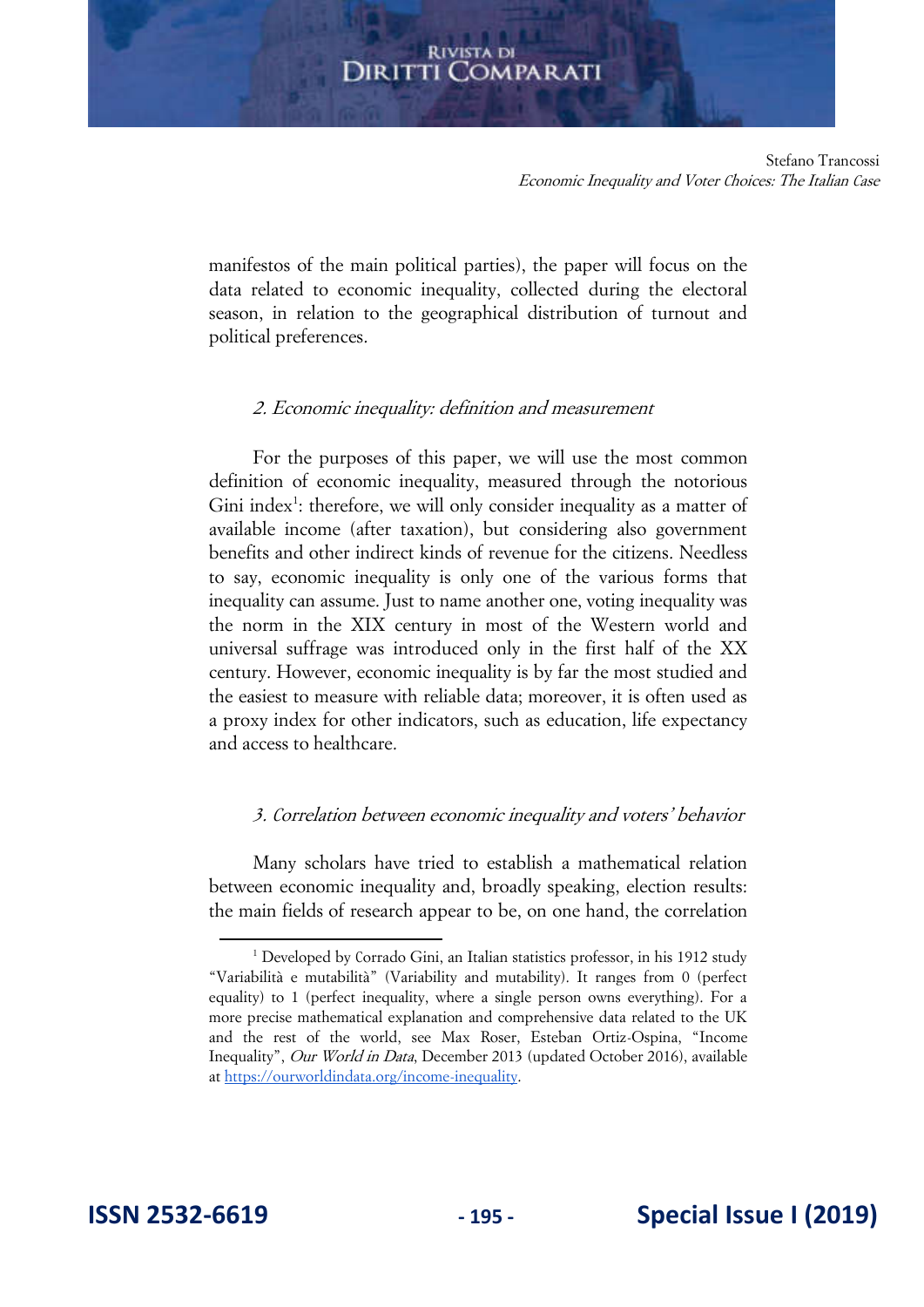Stefano Trancossi Economic Inequality and Voter Choices: The Italian Case

between inequality and voter turnout, defined as the ratio between eligible voters and those actually showing up at the polls; on the other, the link between inequality levels and political preference, in the form of party voting.

## 3.1 Voter turnout

Although the political-demographic studies have incredibly expanded in the last seventy years, there is still no consensus<sup>2</sup> in academia about the patterns of voters' political decisions, including the paramount choice whether to vote at all. The lack of consensus is probably due to the problematic overlapping of sociological theories "pulling" in one way or the other as far as the effects of inequality on society are concerned. The main ones are three: the Conflict theory, the Relative Power theory and the Resource theory.

The first states that the more unequal a society, the stronger internal conflicts will be; therefore, both the high end and the low end of the income spectrum will be much more interested in avoiding or promoting redistribution, because they would have more to lose or gain, respectively. Consequently, given the greater perceived importance of political decisions in an unequal society, it would be reasonable to suppose that turnout in elections would be higher when

<sup>&</sup>lt;sup>2</sup> A comprehensive review of the main hypotheses on this issue can be found in a 2016 study by Nils Brandsma and Olle Krönby. The authors try to verify three theories concerning the mathematical relationship between voter turnout and economic inequality: the first (Brady 2003) supposes a positive correlation, meaning that it theorizes an increase in participation whenever the inequality level arise; the second (Geys 2006) states that a numerical link between the two variables cannot be clearly established, while the third (Solt 2008) claims to find negative correlation between inequality and turnout (i.e., when the former increases, the latter decreases). Nils Brandsma & Olle Krönby, "Economic Inequality and Voting Participation", Södertörns högskola | Institution of Political Economics, Stockholm, Fall 2016. The authors conclude that there is probably a negative correlation.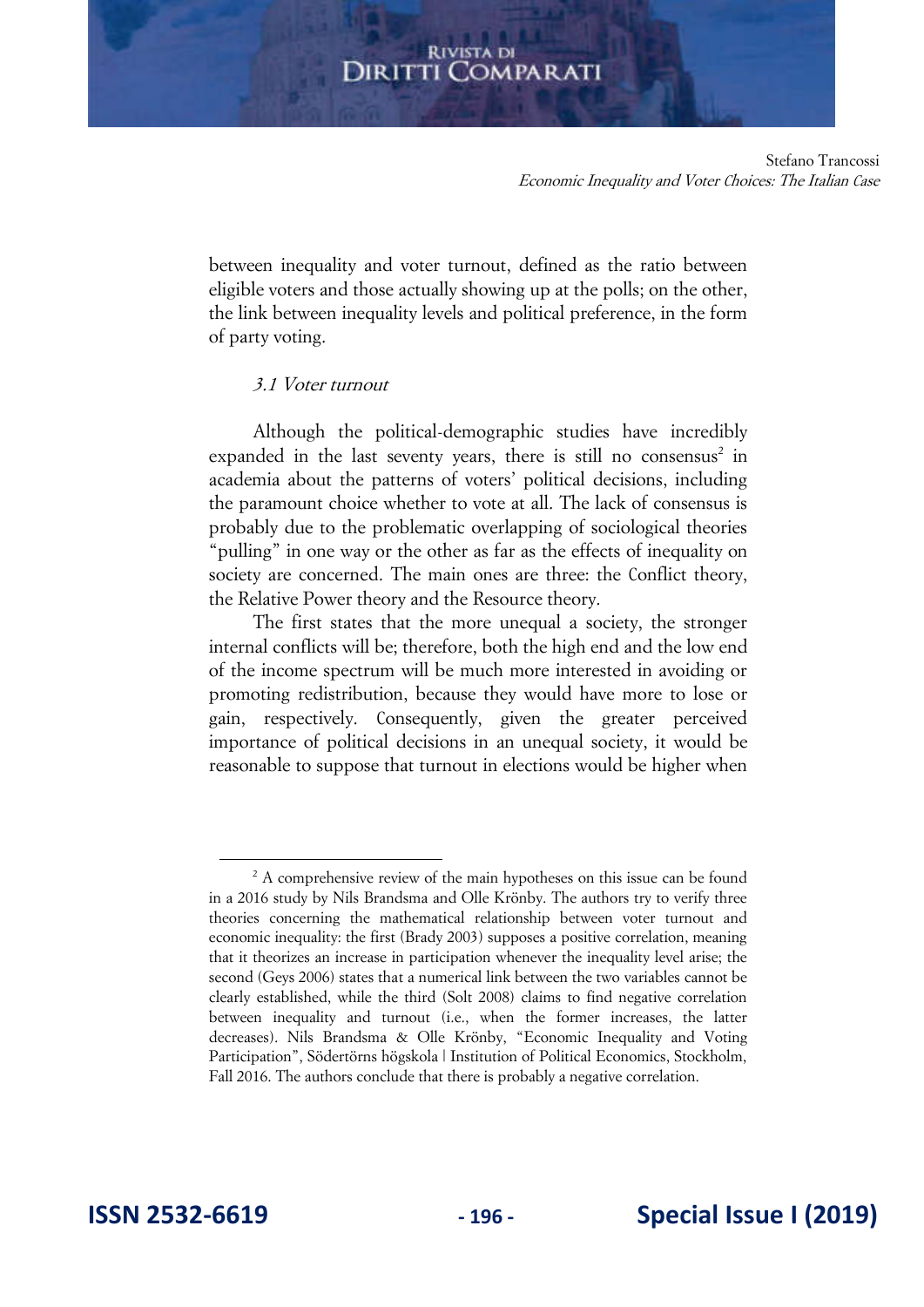Stefano Trancossi Economic Inequality and Voter Choices: The Italian Case

inequality is higher too, thereby supporting a positive correlation between voting participation and inequality<sup>3</sup>.

The second theory, instead, suggests that turnout is fundamentally determined by the expectation of influence on the political process possessed by the single voter: if a potential elector thinks that his/her vote is ultimately irrelevant for the purpose of influencing the government actions, the likelihood of voting decreases<sup>4</sup>. Since, even in democracies, it is still a reality that more affluent people are more effective in defending their interests, and therefore manage to influence the government towards what suits them more often, they will be more likely to show up and vote, while the vast majority of lower-class people will be discouraged to do the same. In the long term, even richer voters could start deserting the booths, because they could grow tired of "winning"<sup>5</sup> . To summarize, the Relative Power theory argues for a negative correlation between inequality and voter turnout.

Finally, the Resource theory links the rate of each citizen's political involvement to three "resources": civic skills (including, but not limited to, public speaking abilities, empathy, education, information), money (measured as available income) and free time (hours per day not dedicated to work, house care, sleep etc.). The authors of this theory<sup>6</sup>, after dividing political activities in three categories (donations, campaigning and voting), found that only two resources influence each category, with one of the three being

<sup>6</sup> Sidney Verba, Kay Lehman Schlozman and Henry E. Brady, Voice and Equality: Civic Voluntarism in American Politics, Harvard University Press, 1995.

<sup>&</sup>lt;sup>3</sup> This theory was *obiter* presented by Allan H. Meltzer and Scott F. Richard, "A Rational Theory of the Size of Government", The Journal of Political Economy, Vol. 89, No. 5 (Oct. 1981), p. 914-927, where the focus was not specifically on turnout, but on the franchise itself.

<sup>&</sup>lt;sup>4</sup> This argument has been frequently used by populist forces to explain rising abstention in recent years.

<sup>&</sup>lt;sup>5</sup> In this context, "to win" is to be interpreted as Donald J. Trump would use it. The Relative Power theory was elaborated by Robert Goodin and John Dryzek in "Rational Participation: The Politics of Relative Power", British Journal of Political Science, Vol. 10, No. 3 (July 1980), p. 273-292.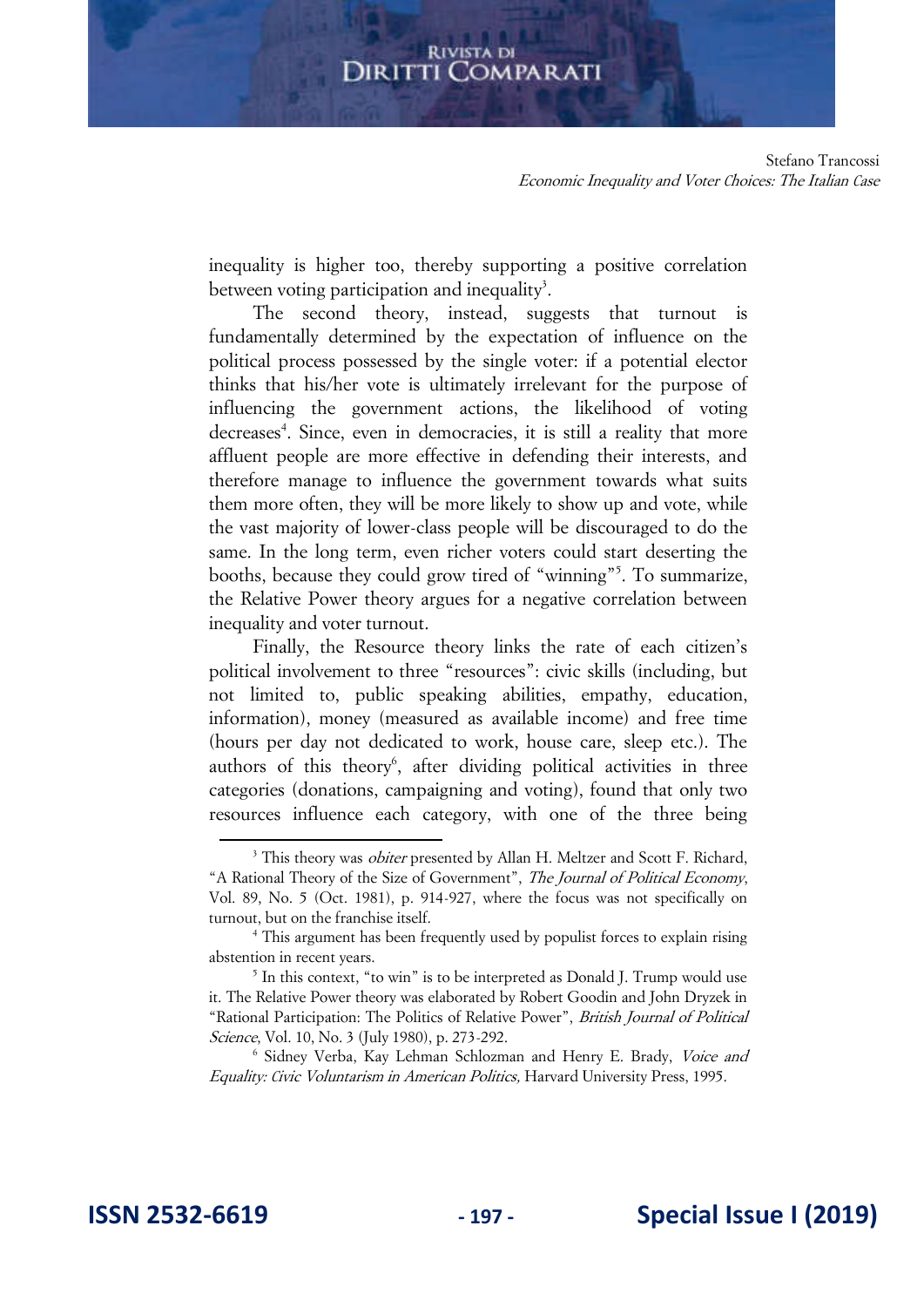Stefano Trancossi Economic Inequality and Voter Choices: The Italian Case

basically irrelevant: donations appeared to be associated with money and civic skills, campaigning with civic skills and free time, while voting seemed to be dependent more on civic skills, particularly political interest and education, and, to a lesser extent, on free time, rather than on money<sup>7</sup>. Therefore, it is very difficult to state a general trend of correlation between income and turnout, because, for example, very high-paying jobs may severely reduce free time and political engagement, even though they are often linked to high education.

Other scholars have theorized a more complex relationship between inequality and turnout: for example, there are hypotheses which differentiates the effects of inequality on turnout depending on a particular value of economic inequality<sup>8</sup>: as long as inequality floats under that level, the correlation appears negative, while, after reaching it, the trend reverses and more inequality begins meaning more turnout. Another theory<sup>9</sup> instead finds that, apparently paradoxically,

<sup>9</sup> D. Horn, "Income inequality and voter turnout. Evidence from European national elections", Amsterdam, AIAS, GINI Discussion Paper 16, October 2011. The author finds "that inequality associates negatively with turnout at the national elections (hypothesis 1). Although this is not a very strong effect, but it is net of several factors affecting voter turnout that are empirically well proven – such as individual characteristics or different features of the political system. The literature suggests that this negative association is either due to the lower turnout of the poor relative to the rich in high inequality countries (hypothesis 2) or due to the effects of the universal welfare state, which increases turnout through altered social norms as well as decreases inequality through government intervention (hypothesis 3). Although none of the hypotheses were refuted, neither was really supported by the data. I also tested whether inequalities at the top or at the bottom have a different affect [sic] on turnout. Although the results, again, are not very robust, it seems that larger differences in income between the very rich and the middle decreases overall

<sup>&</sup>lt;sup>7</sup> Brandsma and Krönby, op. cit., p. 9.

<sup>&</sup>lt;sup>8</sup> D. Guvercin, "How Income Inequality Affects Voter Turnout", *Economic* Alternatives, 2018, Issue 1, p. 35-48. The author quotes Solt 2008 and 2010 in his research, but also the aforementioned Melzer and Richard. His findings show that the U-turn value is 0.32 Gini, meaning that in substantially equal countries, such as most Western EU states, the correlation is negative, while in more unequal communities inequality plays an important propelling role in determining turnout.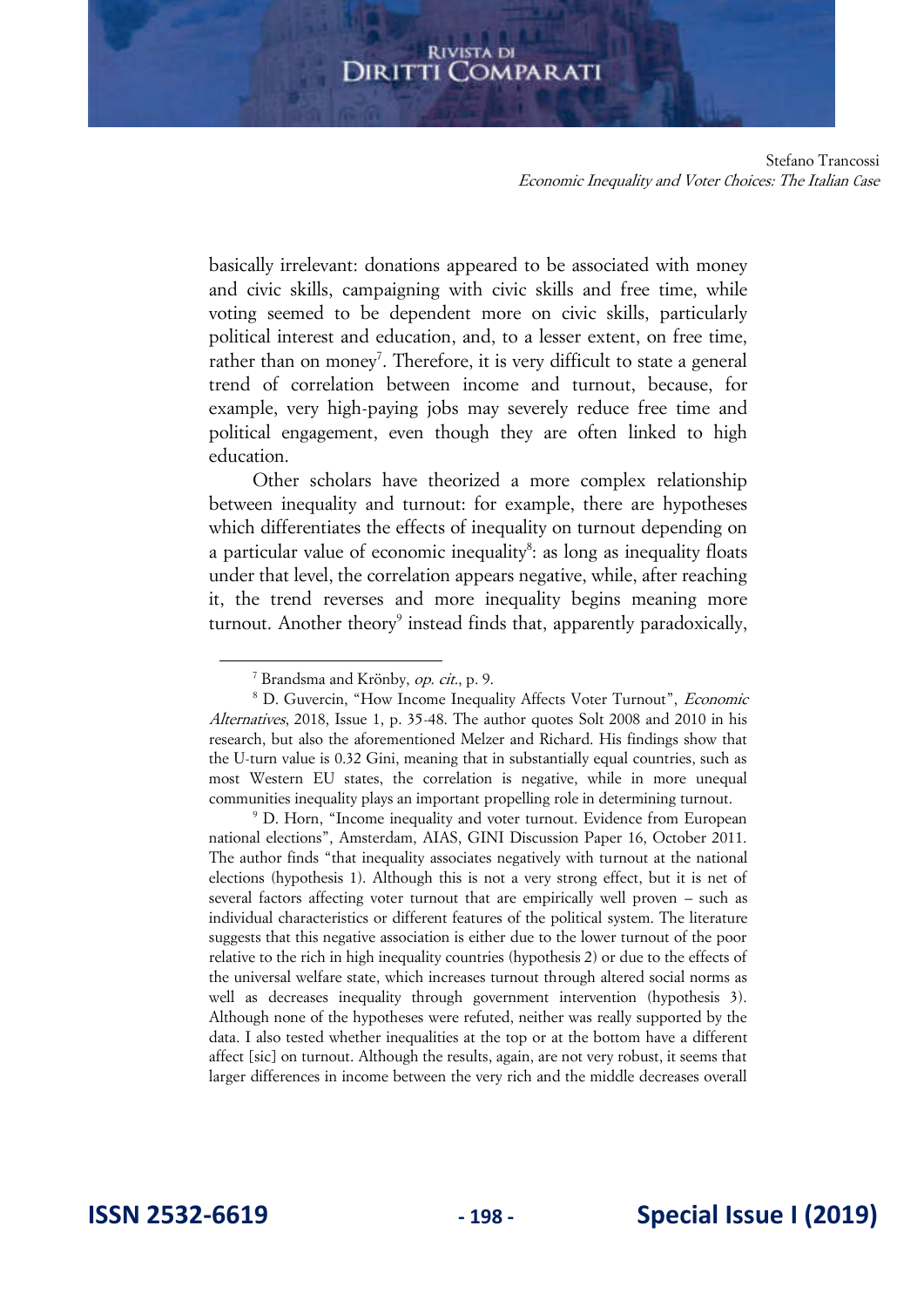Stefano Trancossi Economic Inequality and Voter Choices: The Italian Case

inequality has more positive effect on turnout if it is mainly between the middle and the lower class, while if there are only a few very rich people and a poor population, economic inequality depresses turnout.

In general, however, there seem to be a consensus at least on the fact that inequality does indeed affect turnout, in some way and with mixed effects. Moreover, research has extended to include also other variables, such as the type of election (parliamentary v. presidential v. EU elections, where applicable)<sup>10</sup>, local income distribution<sup>11</sup> and voter suppression/coercion mechanisms<sup>12</sup>.

Considering all the above, the expectation from the Italian case is probably a loose form of negative correlation between inequality and turnout, because 1) on 4 March 2018 Italy held parliamentary elections, which are traditionally the most attended by voters, therefore there is little likelihood that turnout had been depressed by the low relevance of the vote; 2) the Italian overall Gini index is slightly above the threshold of positive correlation<sup>13</sup> as theorized by Guvercin (2018); 3) Italy still enjoys powerful redistribution mechanisms in the form of taxation and welfare state, which reduce overall inequality, but their reach is erratic and often fails to address real problems, due to fraud and corruption.

turnout, while higher difference between the middle and the very poor increases turnout." The author notes also that this behavior contrasts with the Downsian rational turnout supposition, which links turnout to the expected utility of the vote: in theory, if few people vote, the expected utility of each single vote (defined as the product of the expected gain and the likelihood to succeed) is necessarily positive. However, people do not appear to follow the same reasoning pattern.

 $10$  See Guvercin, *op. cit.*, p. 40-41.

<sup>&</sup>lt;sup>11</sup> James K. Galbraith and Travis Hale, "State Income Inequality and Presidential Election Turnout and Outcomes", The University of Texas Inequality Project, Lyndon B. Johnson School of Public Affairs, UTIP Working Paper 33, March 2006.

<sup>&</sup>lt;sup>12</sup> Brandsma and Krönby, *op. cit.*, p. 6; James K. Galbraith, "How income inequality can make or break presidential elections", 1 February 2018.

<sup>&</sup>lt;sup>13</sup> It was 0,33 in 2016, according to OECD data, available at [https://data.oecd.org/inequality/income-inequality.htm.](https://data.oecd.org/inequality/income-inequality.htm)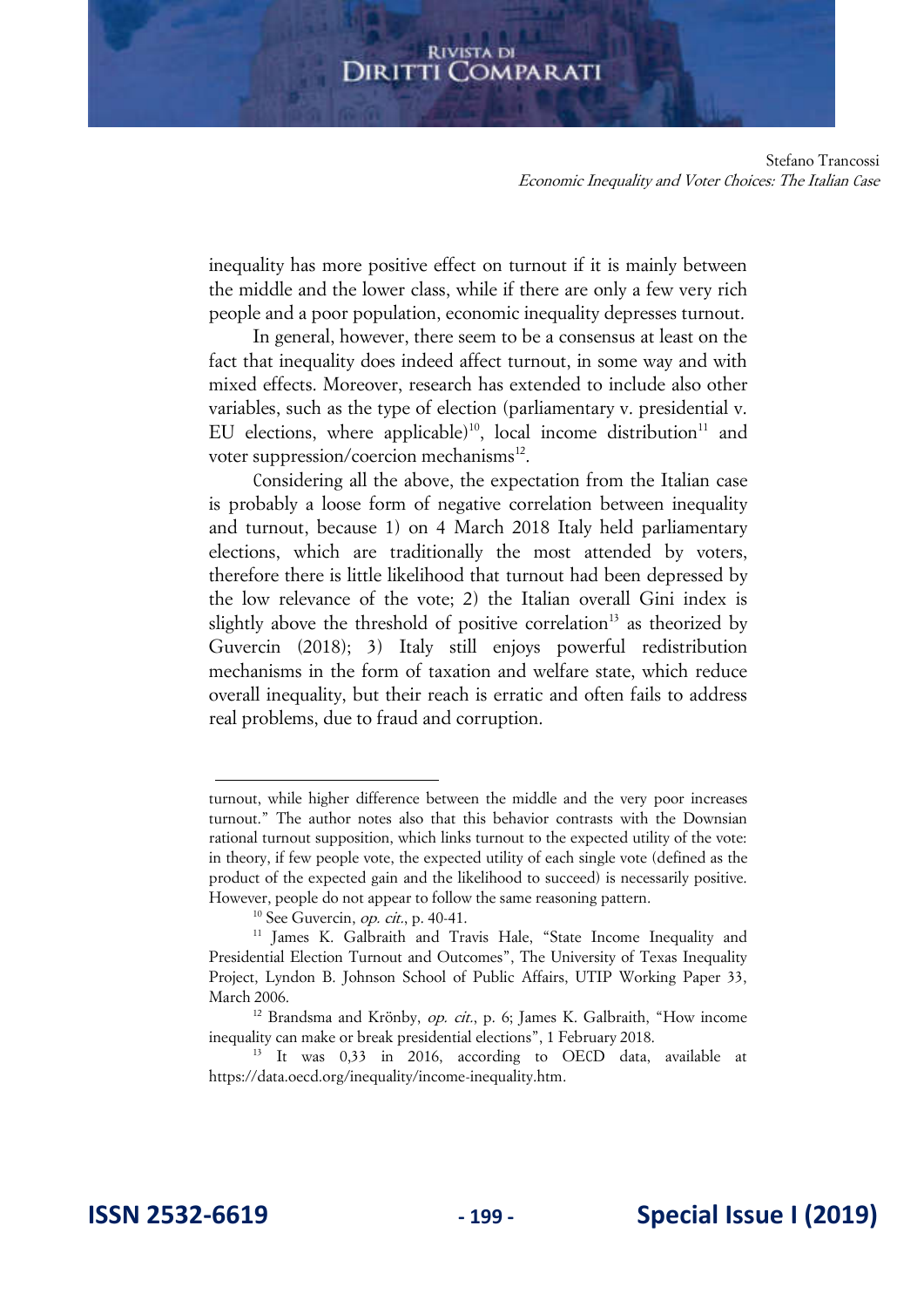Stefano Trancossi Economic Inequality and Voter Choices: The Italian Case

#### 3.2 Political preferences

On this issue, there used to be a quite strong consensus among demography experts: the more unequal a society was, the more it would have voted left. The rationale was simple: the left-wing parties have always had, in their programs, more progressive and ultimately redistributive measures, while right-wing and conservative formations tended to represent the interests of the ruling class (generally more affluent and economically strong). The task to analyze these trends is very difficult in countries with a multifaceted party system, because each party will inevitably propose many different measures in its manifesto and each measure could have redistributive effects or not, in the short or long term, depending on the circumstances.

This is why the privileged object in this field of research has been the US political scene. Many factors concur to push electoral researchers to focus on the land of the free: a seemingly indestructible two-party system<sup>14</sup>, with a clearly conservative and anti-government redistribution GOP and a more progressive, "big government" Democratic Party; vast amount of data, coming not only from the decennial Census, but also from a myriad of other sources<sup>15</sup>; very

<sup>&</sup>lt;sup>14</sup> Which is a direct consequence of the FPTP electoral system for Congress and Great Electors, according to the famous Duverger's law.

<sup>&</sup>lt;sup>15</sup> Just to name a few, the US Elections Project, the Institute for Democracy and Electoral Assistance, the MIT Election Data + Science Lab. Political parties often hire private consultants and databases to help organizing the campaign; a quick Internet research may find dozens of them: "In the 2004 presidential election in the United States, the Republican Party used the Voter Vault platform and the Democratic Party used DataMart. Currently, the Republicans use rVotes Data Center and the Democrats use Votebuilder from the Voter Activation Network (VAN). There are non-partisan firms that offer registered voter data in the United States, too: NationBuilder, Aristotle, eMerges and Labels and Lists." Voter Database entry, Wikipedia, 29/1/19. In recent years, voters' data have been in the middle of great political concerns, due to the possibility of foreign meddling in elections through precise data analysis. US political affiliation data is by far the most pervasive and extensive, so much that in 2015 a database with 191 million US voters has been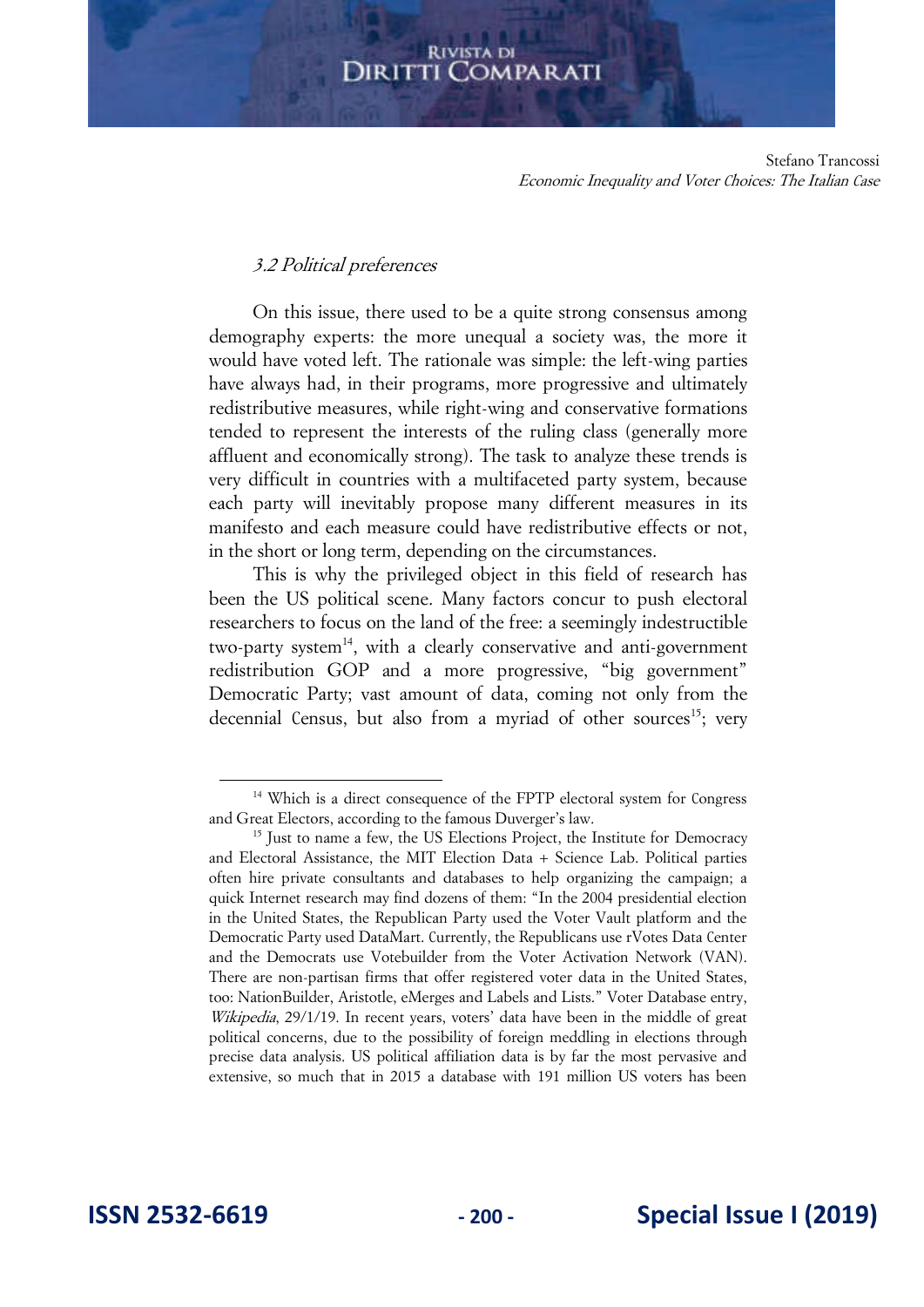Stefano Trancossi Economic Inequality and Voter Choices: The Italian Case

frequent elections (even if we only consider nationwide elections, the House of Representatives and a third of the Senate is elected every two years, while most European states hold elections every 4/5 years. If we take into account statewide elections and referendums too, the American public is called to the polls, on average, every year)<sup>16</sup>.

The analysis of recent US data seems to confirm the consolidated theories, as Galbraith (2018) explains: indeed, if we look at a US states inequality chart<sup>17</sup>, we see that the highest peaks of Gini index are in the Democratic strongholds of New York, Illinois and California, while the Great Plains states tend to be much more economically equal and Republican. There are, however, notable exceptions in places like Texas or Louisiana, very unequal but also very red, or Maryland, quite equal and blue. The correlation is even greater if we consider the increase in inequality, with "the 14 states (including the District of Columbia) with the largest increases in inequality over the quarter-century, without exception, voted for Clinton. The states with the smallest increases largely – not entirely – voted for Trump<sup>"18</sup>. Galbraith however notes that the rising inequality in Southern states is also linked to a steep increase in Democratic vote, to an extent unimaginable just a few years ago<sup>19</sup>: Democratic candidates in both the Georgia gubernatorial race and the Texas

found on the Internet. See Jim Finkle, Dustin Volz "Database of 191 million U.S. voters exposed on Internet: researcher", Reuters, 29/12/15.

<sup>&</sup>lt;sup>16</sup> For example, in New Hampshire gubernatorial elections occur every even year, with the next one being scheduled for November 2019.

<sup>17</sup> Which can be found at [https://www.worldatlas.com/articles/us-states-by](https://www.worldatlas.com/articles/us-states-by-gini-coefficient.html)[gini-coefficient.html](https://www.worldatlas.com/articles/us-states-by-gini-coefficient.html), 25 April 2017 or also in Emmie Martin, "US states with the highest levels of income inequality", *CNBC*, at [https://www.cnbc.com/2018/03/12/us-states-with-the-highest-levels-of-income](https://www.cnbc.com/2018/03/12/us-states-with-the-highest-levels-of-income-inequality.html)[inequality.html,](https://www.cnbc.com/2018/03/12/us-states-with-the-highest-levels-of-income-inequality.html) 12 March 2018.

<sup>&</sup>lt;sup>18</sup> James K. Galbraith, "How income inequality can make or break presidential elections", cit.

<sup>&</sup>lt;sup>19</sup> "In 2016 in Texas, for example, Clinton received three percent more of the vote than had Obama in 2012. Harris County, which includes Houston and is the nation's third largest county, swung strongly Democratic. The swing was not enough to put any Southern state in play; time will tell a different story." Id.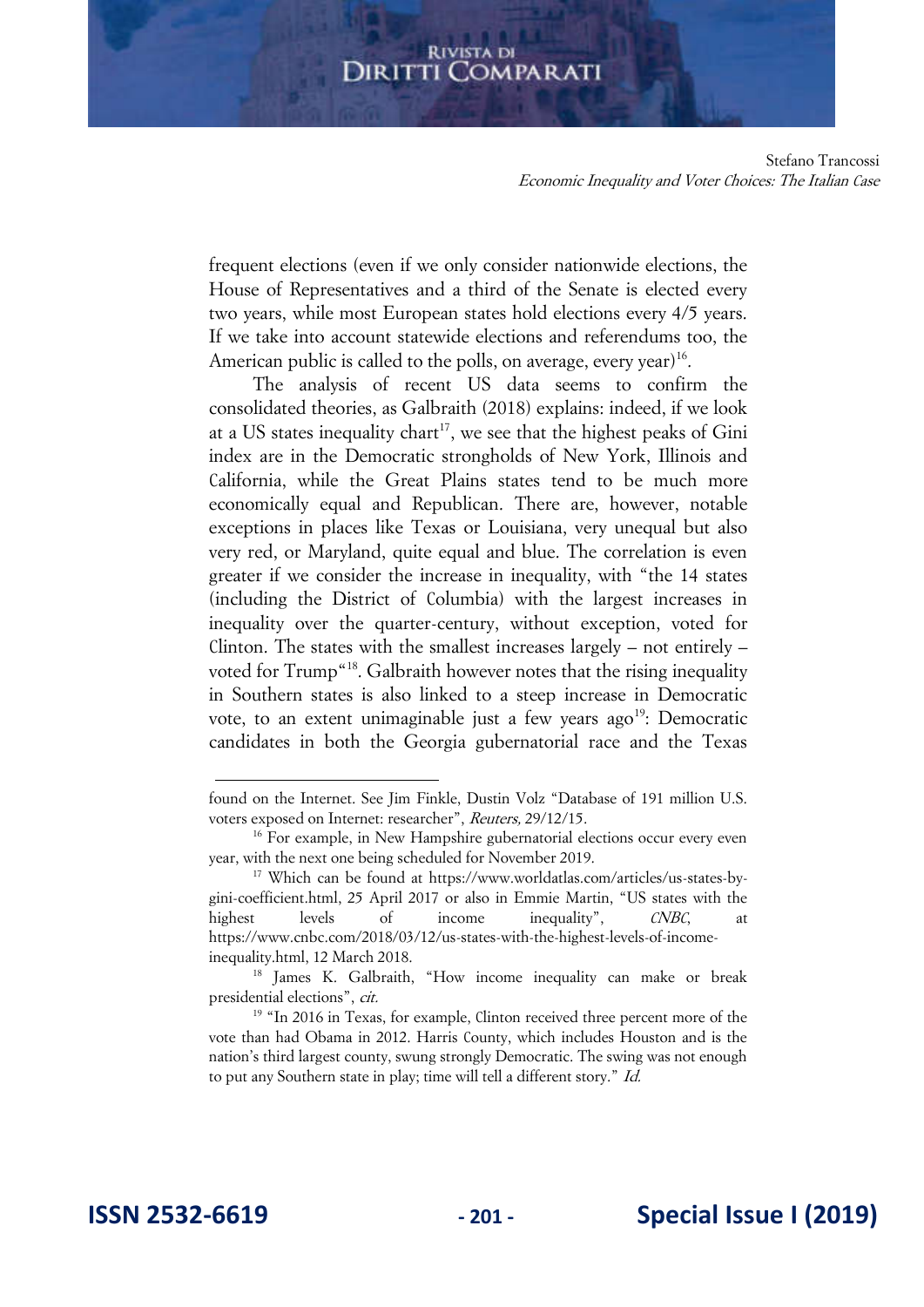Stefano Trancossi Economic Inequality and Voter Choices: The Italian Case

Senate seat seriously contended the victory to the ultimately successful Republican candidates<sup>20</sup>.

The analysis of data from Italy is therefore is probably poised to show that regions with higher inequality voted proportionally more for parties high in the "redistribution score" list, while more equal parts of the country will prefer parties with less emphasis on universal welfare and progressive taxation in their manifesto. It must be underlined, however, that inequality is only one, albeit crucial, of the many reasons behind the electoral choice. Therefore, the data must be read taking into account variables such as historical voting patterns (e.g., some regions have voted left - or right - for decades, more by definition than because of true conviction), recent political events (e.g. the ousting of the former mayor of Rome by his own Democratic Party) and important projects pertaining to certain territories (e.g. the High Speed Train in Piedmont or a gas pipeline in Salento).

#### 4. Italy: a country in usual emergency

Like the vast majority of European countries, Italy can be easily classified as a "social-democratic state", i.e. a country where the democratic institution are entrusted not only with the maintenance of public order and security<sup>21</sup>, but also with the welfare of the population at large: this mission entails vast state intervention in the economy and a substantially redistributive approach in both social benefits and taxation alike<sup>22</sup>. The width and pervasiveness of the public welfare

<sup>&</sup>lt;sup>20</sup> The final results saw Kemp (R) become governor with less than 60.000 more votes than Abrams (D) and the incumbent Senator Cruz (R) win 50,9% to 48,3% against new candidate O'Rourke (D). Data from [https://www.nytimes.com/interactive/2018/us/elections/calendar-primary](https://www.nytimes.com/interactive/2018/us/elections/calendar-primary-results.html)[results.html,](https://www.nytimes.com/interactive/2018/us/elections/calendar-primary-results.html) 21 January 2019.

 $21$  In the classical liberal *laissez-faire* approach of XIX century liberal governments.

 $22$  Clear suggestions of this approach can be found in the 1948 Constitution, which provides for, *inter alia*, substantial equality (art. 3.2), healthcare (art. 32),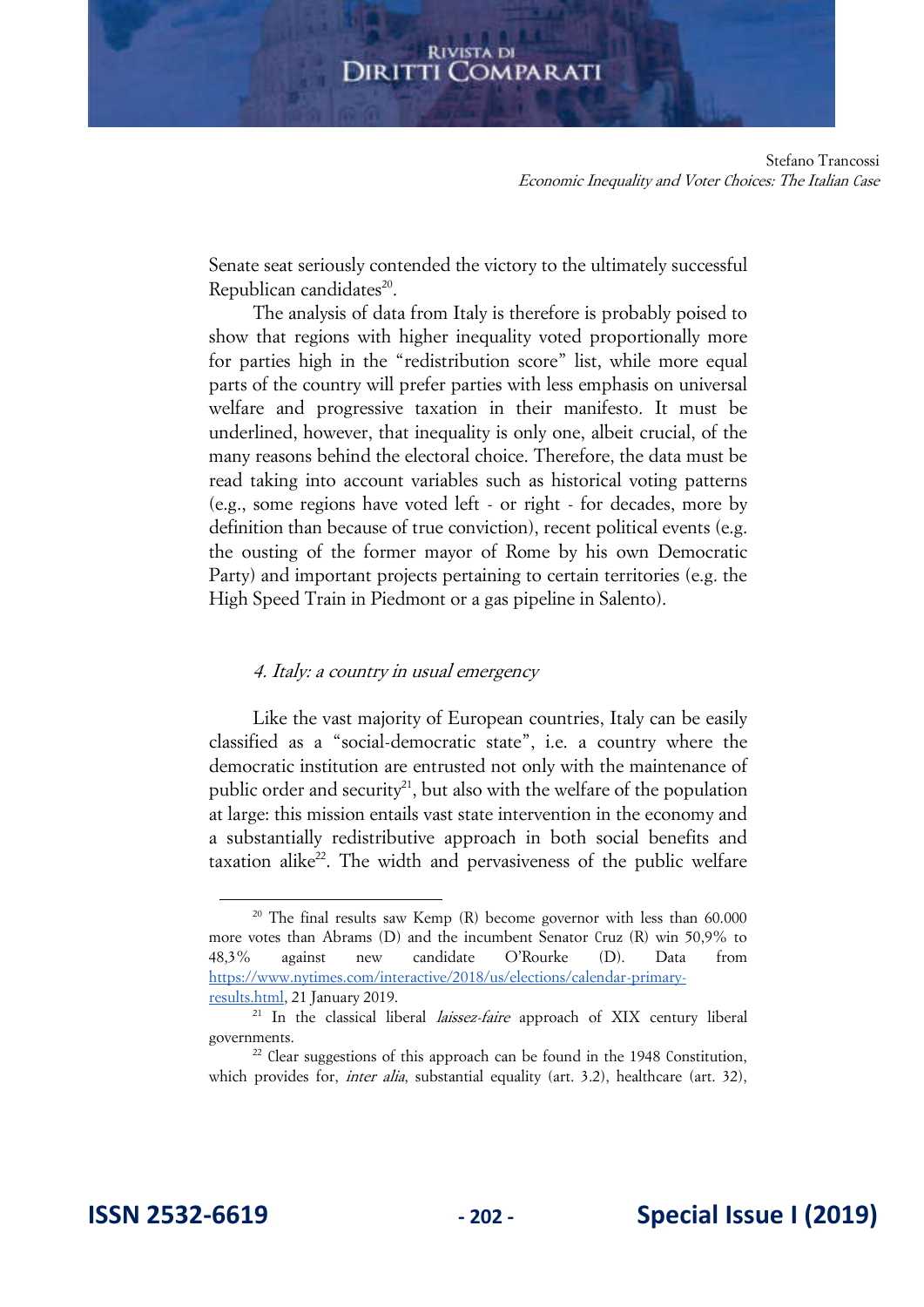system, combined with a very strong social (mainly due to family bonds) and private (low-debt and high-saving family budgets<sup>23</sup>) financial safety net, have reliably granted Italy a low score of economic inequality<sup>24</sup>. However, the impact of the financial crisis of 2008, though partially absorbed by the aforementioned features of the Italian society, has increasingly reduced the scope and financial firepower of the government redistributive programs, because of the exploding interest  $costs^{25}$  of the staggering pile of debt accumulated in the previous thirty years by improvident (and often corrupted) public administrators<sup>26</sup> and the pressing obligations stemming from the participation in the Eurozone<sup>27</sup>. Meanwhile, the rising unemployment rate, especially in the younger strata of the population, has put to the test the ability of many families to cope with the lack of stable income for a prolonged period of time.

Stefano Trancossi Economic Inequality and Voter Choices: The Italian Case

education (art. 34), fair pay for workers (art. 36), support for disabled persons (art. 38) and a progressive revenue system (art. 53).

<sup>23</sup> OECD data, available at [https://data.oecd.org/hha/household](https://data.oecd.org/hha/household-debt.htm#indicator-chart)[debt.htm#indicator-chart.](https://data.oecd.org/hha/household-debt.htm#indicator-chart) show that private debt is 87% of GDP, less than the OECD average, and household net worth is 556% of net disposable income, the fifth highest value after Belgium, the Netherlands, Japan and the United States.

 $24$  As said *supra*, the same OECD database records a 0,33 Gini index for the country, which puts Italy in the low inequality group.

 $25$  Italy spent 27,5% of its public revenues in interest payments in 1995, but with the entry in the Single Exchange Mechanism and then the euro, the interest rate fell considerably. In 2016 the country allocated 9,82% of its revenues to pay interests on public debt. Data World Bank, IMF, available at [https://data.worldbank.org/indicator/GC.XPN.INTP.RV.ZS?locations=IT&view=c](https://data.worldbank.org/indicator/GC.XPN.INTP.RV.ZS?locations=IT&view=chart) [hart.](https://data.worldbank.org/indicator/GC.XPN.INTP.RV.ZS?locations=IT&view=chart) 

<sup>&</sup>lt;sup>26</sup> Transparency International's CPI 2017 lists Italy as the 54th least corrupt country with 50/100 points, a great improvement from the 2012 42/100, which put Italy at the 75th place in the world.

<sup>&</sup>lt;sup>27</sup> The Maastricht Treaty required no more than  $3\%$  structural deficit and 60% debt/GDP ratio to enter the Monetary Union, then the 1997 Stability and Growth Pact made the requirements permanent. After the crisis hit, Italy ratified in 2012 the Fiscal Stability Treaty (Treaty on Stability, Coordination and Governance in the Economic and Monetary Union), which led to the incorporation of the zerodeficit rule into art. 81 of the Constitution.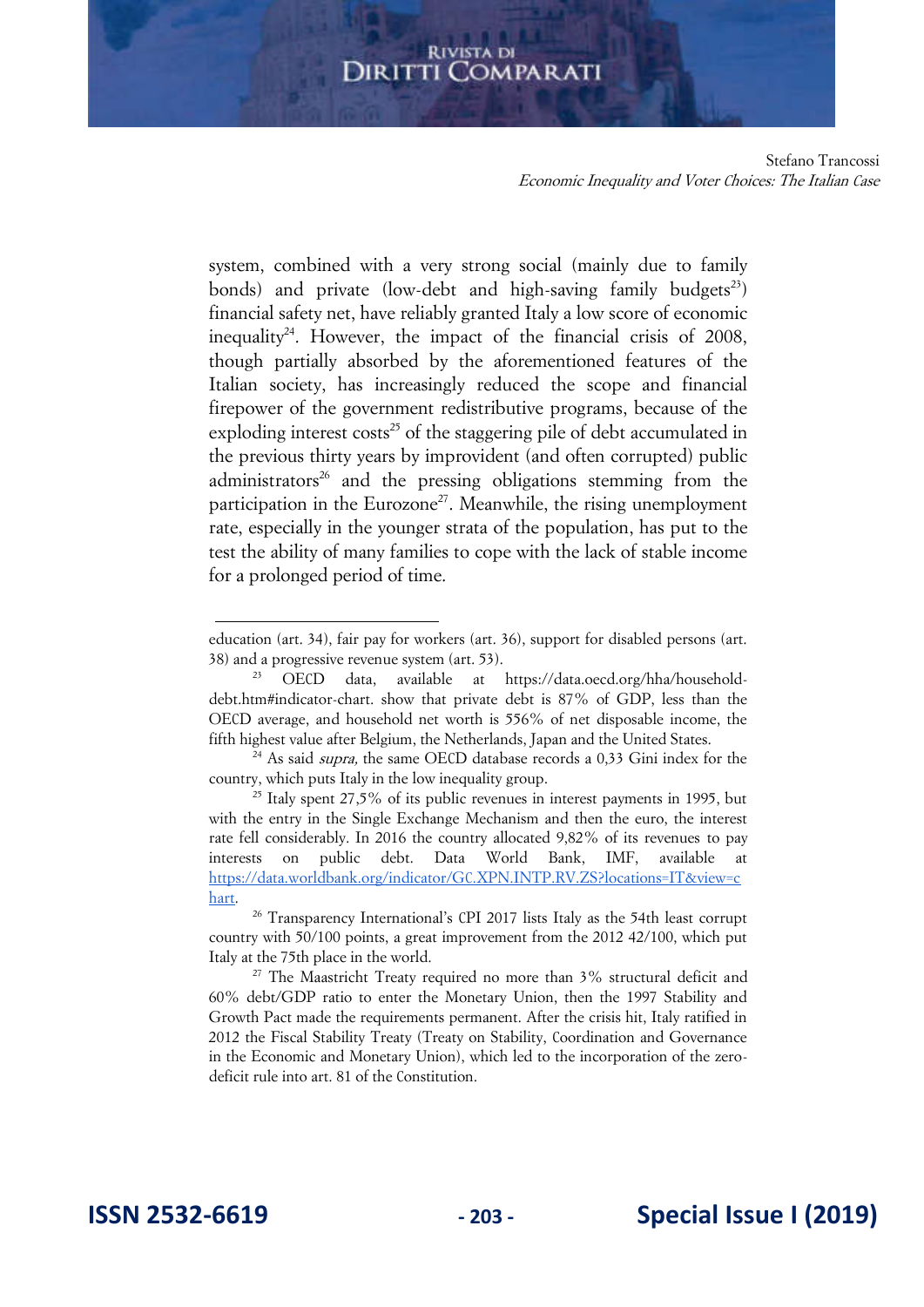Stefano Trancossi Economic Inequality and Voter Choices: The Italian Case

After almost three years of recession<sup>28</sup>, the GDP began hovering around +1% in 2014-2015, but, also due to the modifications in the country's redistributive systems<sup>29</sup>, economic inequality increased as well, in a trend common to most Western countries, where the postcrisis gains have been mostly directed to those who were already well off: established professionals, "urban élites", financial operators, high civil servants etc. to the detriment of both the lower and the middle classes. In Italy, where the social elevator is not particularly efficient, and the job market is notoriously driven by not always clear (nor meritocratic) forces, the hope for a better future were heavily damaged and discomfort erupted in vast portions of society<sup>30</sup>.

The reactions of various governments<sup>31</sup> were mixed, to say the least: while there have been many attempts to promote economic growth through public investment and industrial policy<sup>32</sup>, on the front

<sup>30</sup> The Censis (Center for Social Investments Studies) reported in late 2018 that Italians had become rancorous and desperate about their future. See "L'Italia preda di un sovranismo psichico", Censis, 7/12/18, available at http://www.censis.it/7?shadow\_comunicato\_stampa=121184.

<sup>&</sup>lt;sup>28</sup> World Bank data indicate a -2,81% growth in 2012,  $-1,73\%$  in 2013, 0,11% in 2014 and 0,95% in 2015. See GDP growth (annual %), World Bank and OECD data, available at at [https://data.worldbank.org/indicator/NY.GDP.MKTP.KD.ZG?end=2017&locatio](https://data.worldbank.org/indicator/NY.GDP.MKTP.KD.ZG?end=2017&locations=IT&start=1961&view=chart) [ns=IT&start=1961&view=chart.](https://data.worldbank.org/indicator/NY.GDP.MKTP.KD.ZG?end=2017&locations=IT&start=1961&view=chart)

<sup>29</sup> For instance, VAT (an indirect tax, with anti-redistributive effects) increased from 20% to 22% 2010-2013, while the tax on business was reduced from 27,5% to 24% in 2016. Moreover, two comprehensive reforms of the social security system were adopted in 2011 and 2012 ("Sacconi" and "Fornero" reforms), with the objective to reduce the staggering pension expenditures.

<sup>&</sup>lt;sup>31</sup> After the ousting of Mr. Berlusconi under threats of financial collapse in 2011, former EU Commissioner Monti took power until the 2013 elections; the subsequent XVII Legislature (2013-2018) supported three different Prime Ministers (Presidents of the Council of Ministers): Letta (2013-2014), Renzi (2014-2016) and Gentiloni (2016-2018), all from the center-left Democratic Party (PD).

<sup>&</sup>lt;sup>32</sup> One of the most relevant measures was the so-called "Industria 4.0", a government program aiming at incentivizing private investment in technology, by allowing tax deductions and eased credit lines for business that planned to invest in new machinery and software, creating patent boxes and promoting innovative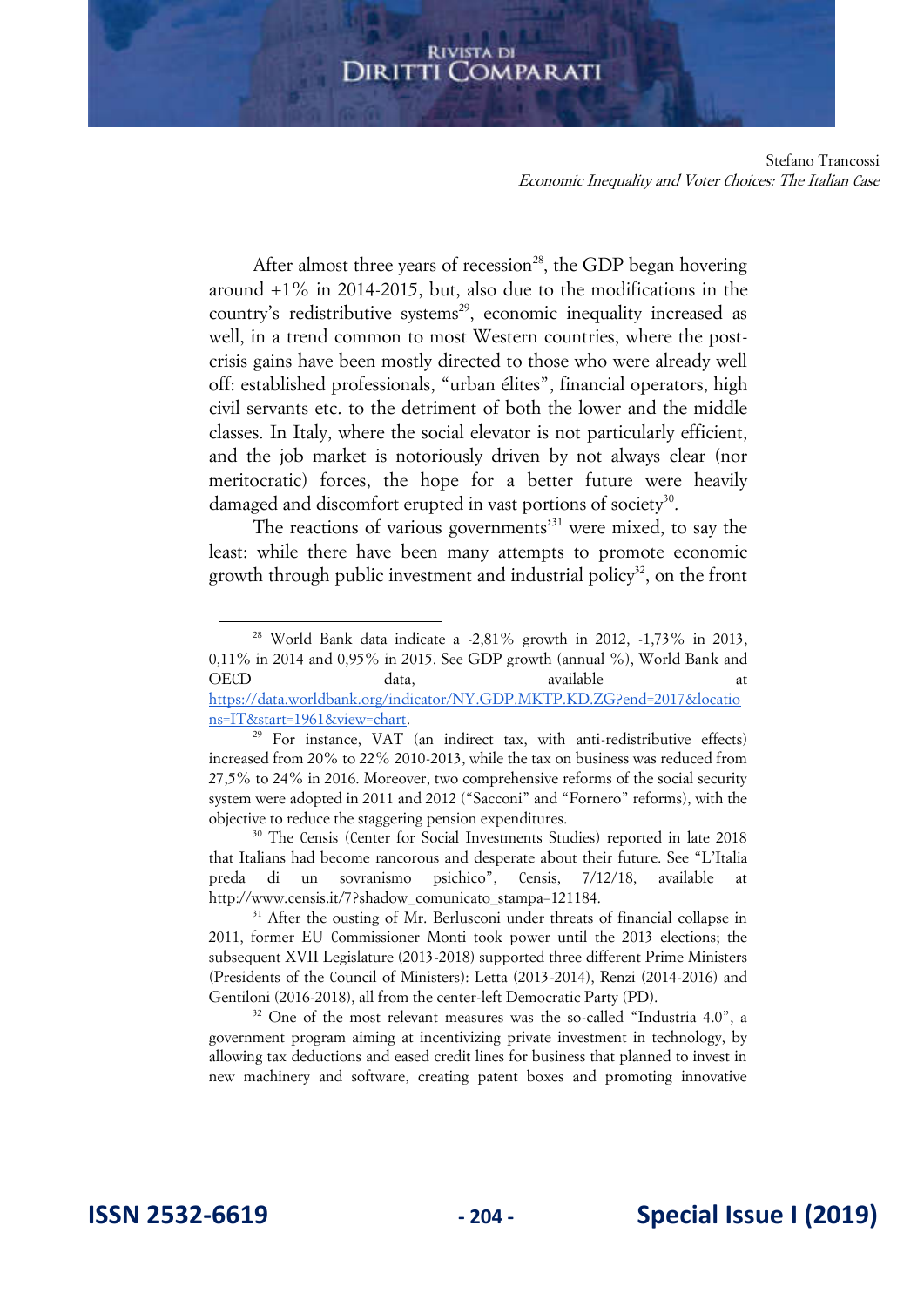Stefano Trancossi Economic Inequality and Voter Choices: The Italian Case

of social expenditures, the trend was generally conservative<sup>33</sup>, and very few steps were undertaken to challenge the omnipresent burden of bureaucracy and mafia-style corruption. On top of that, the geopolitical turbulences in Africa and the Mediterranean (especially due to the political chaos still paralyzing Libya) caused an unprecedented flow of migrants towards the Italian shores<sup>34</sup>, an humanitarian crisis of such a scale that neither Italy, nor the European Union were even remotely ready to manage properly.

Finally, Italy has suffered from a rampant internal territorial inequality since the very beginning of its history<sup>35</sup>, with the northern regions of the country leading in almost every single indicator of welfare and economy and the southern parts lagging behind: at the end of 2017 three of the richest regions voted<sup>36</sup> to begin a process granting them more autonomy and resources from the central government, causing widespread discussion on the duty of redistributive/levelling solidarity, enshrined in the Constitution<sup>37</sup>, and its application in real life<sup>38</sup>.

startups. Another measure was the aforementioned tax reduction for companies from 27,5% to 24%.

<sup>&</sup>lt;sup>33</sup> In particular, there have been cuts in education and transfers to local authorities, responsible *inter alia*, of public health. See "Tutti i numeri di 10 anni di spesa pubblica italiana", Truenumbers, 24/5/18, available at [https://www.truenumbers.it/andamento-spesa-pubblica/.](https://www.truenumbers.it/andamento-spesa-pubblica/) 

<sup>34</sup> UNHCR recorded 648.117 arrivals by sea in the 2014-2018 period, data avaliable at [https://data2.unhcr.org/en/situations/mediterranean/location/5205.](https://data2.unhcr.org/en/situations/mediterranean/location/5205)

<sup>&</sup>lt;sup>35</sup> The northern part of the country had better education and productivity scores even before the unification in 1861. See G. Pescosolido, "La costruzione dell'economia unitaria", *L'Unificazione*, 2011, [http://www.treccani.it/enciclopedia/la-costruzione-dell-economia](http://www.treccani.it/enciclopedia/la-costruzione-dell-economia-unitaria_%28L%27Unificazione%29/G)[unitaria\\_%28L%27Unificazione%29/](http://www.treccani.it/enciclopedia/la-costruzione-dell-economia-unitaria_%28L%27Unificazione%29/G)

<sup>36</sup> Lombardy and Veneto held a referendum, while Emilia-Romagna let the regional assembly decide.

<sup>&</sup>lt;sup>37</sup> See art. 119, Italian Constitution: "State legislation shall provide for an equalisation fund - with no allocation constraints - for the territories having lower per-capita taxable capacity".

<sup>38</sup> See, inter plurimos, F. Bruno, "Perchè il Sud non è la Germania dell'Est", Il Sole 24 Ore, 3/5/16.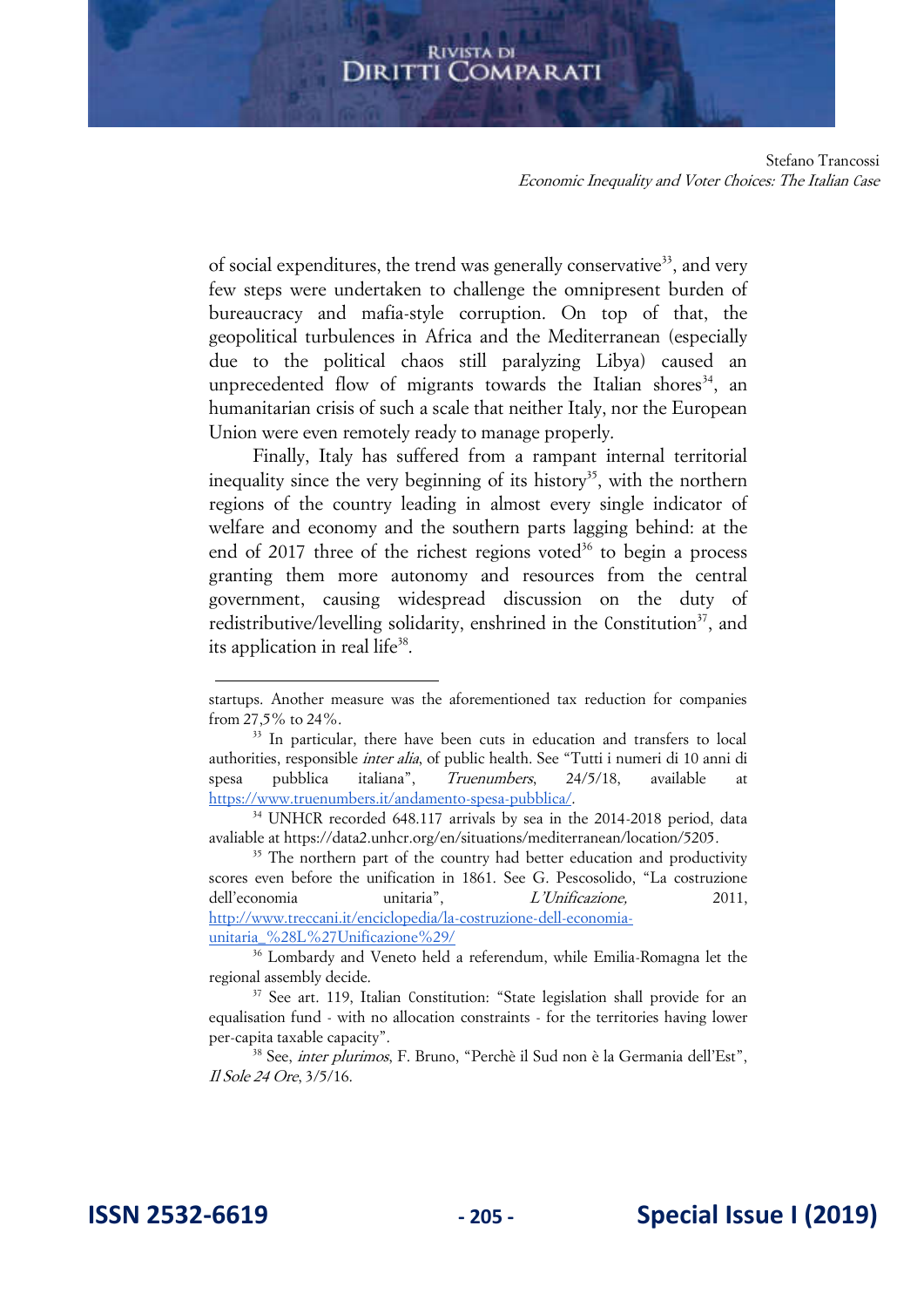Stefano Trancossi Economic Inequality and Voter Choices: The Italian Case

To summarize Italy's current situation, the CIA Factbook 2019 states that the country's "persistent problems include sluggish economic growth, high youth and female unemployment, organized crime, corruption, and economic disparities between southern Italy and the more prosperous north"<sup>39</sup>.

## 4.1 The "Rosatellum"

Law 165/17, adopted in late 2017, regulates the electoral process to renew the 630-members House of Representatives and the 315-members Senate. It creates a curious mixture of First Past The Post (FPTP) and proportional representation: 12 representatives and 6 senators, making up 2% of the seats, are elected by Italians residing abroad; 37% of the seats (232 for the House, 116 for the Senate) is assigned according to a plurality vote in single-member districts covering the whole Italian territory; the remaining 61% of the seats (368 House/193 Senate) is apportioned with a simple, mathematically proportional, calculation<sup>40</sup>. The voter can only choose one of the candidates in his/her single-member district or one of the short lists of "proportional" candidates supporting the FPTP candidate: in any case, the vote is counted for both the candidate and the list(s). Therefore, there is no mechanism to exclude the votes already "used" to elect the FPTP candidate from the proportional part of the election. Only parties with more than 3% of the total vote can enter the proportional distribution, while the winners of the plurality vote in their constituency are always admitted to Parliament.

Therefore, this system tends overall to ensure a form of proportional representation, but it contains an important FPTP quota, which could, in some instances, modify the results of the

<sup>39</sup> CIA Factbook, available at [https://www.cia.gov/library/publications/the](https://www.cia.gov/library/publications/the-world-factbook/geos/it.html)[world-factbook/geos/it.html,](https://www.cia.gov/library/publications/the-world-factbook/geos/it.html) 8/1/19.

<sup>&</sup>lt;sup>40</sup> More precisely, the Hare-Niemeyer method of the largest remainder.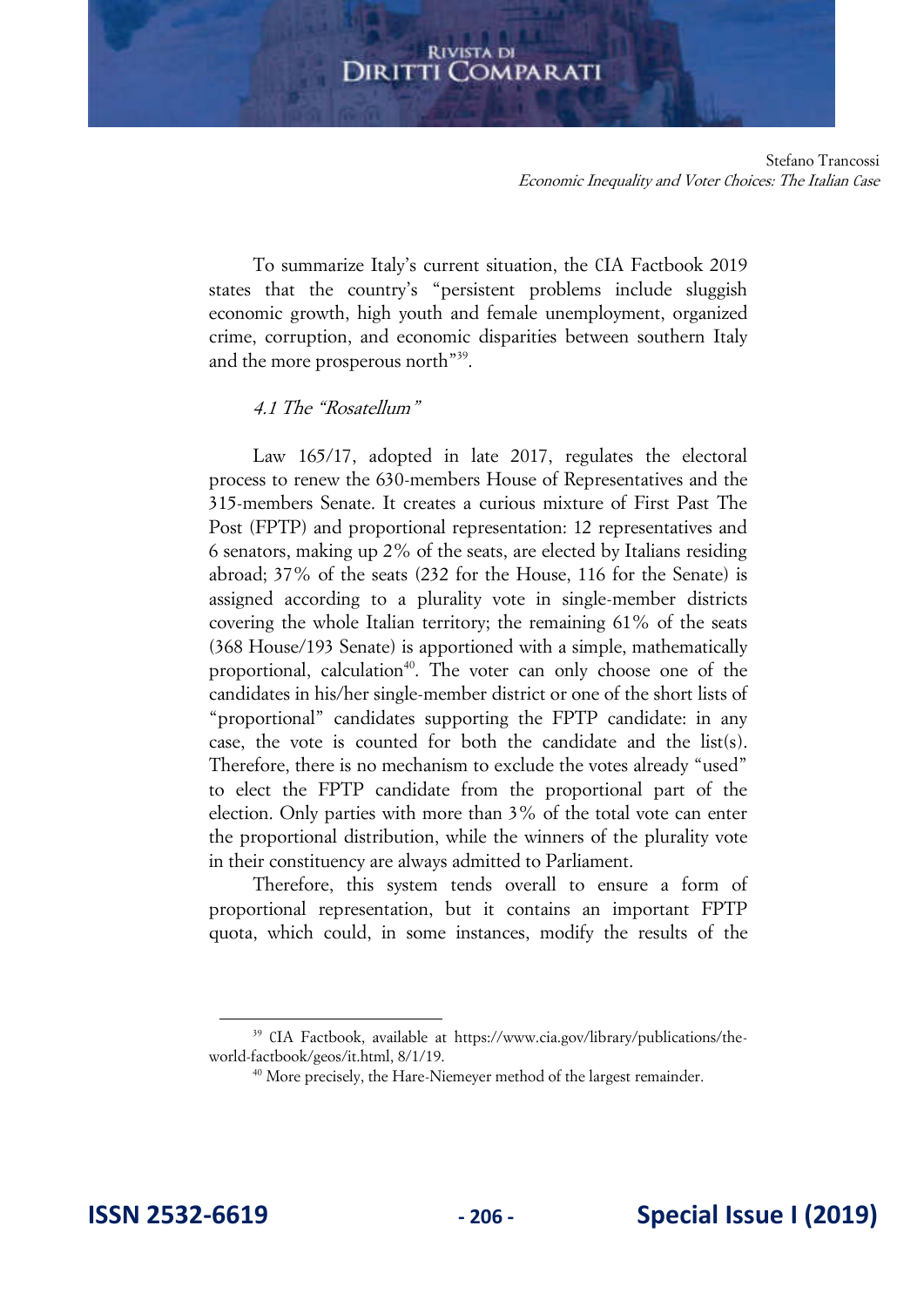Stefano Trancossi Economic Inequality and Voter Choices: The Italian Case

elections in a very meaningful way and clearly reduces the weight of smaller formations, beyond the  $3\%$  threshold $41$ .

## 4.2 Main political parties

The 2018 election campaign saw six major political players (with some of them forming coalitions<sup>42</sup>) competing for the vote. In order to link the preferences of the voters with perceived economic inequality, it is fundamental to know how each party "scored" on the issue of redistribution and to assess synthetically their plans. The parties and their manifestos will then be listed in descending order of proposed redistributive policy intent.

Movimento 5 Stelle (M5S - Five-Star Movement): a new force, entered in Parliament only in 2013 by vocally<sup>43</sup> denouncing both corruption and inequality of the "honest, common working citizen" against the evil élites. While its position on traditional moral/value issues is still unclear<sup>44</sup>, as well as its attitude towards the

 $41$  Because, even if a small party reaches  $3\%$  without capturing any FPTP district, it receives only 3% of the 61% proportional seats available, therefore 1,83% of the total seats.

 $42$  The center-left coalition, with the Democratic Party and other minor lists and the center-right coalition, with Forza Italia, Lega, Fratelli d'Italia and Noi con l'Italia. M5S and LeU instead chose to run alone.

<sup>&</sup>lt;sup>43</sup> Its founder, comedian Beppe Grillo, famously sponsored two national initiatives known as "Vaffa-day", (expletive-day) on 8/9/07 and 25/4/08, to protest against corruption in politics, public financing to political parties and political control over the media.

<sup>44</sup> In the XVII Legislature there have been significant "moral" votes, i.e. on matters pertaining to ethic choices, such as same-sex civil unions and biological selfdetermination. M5S famously abstained at the final vote on civil unions, despite an internal, online vote backing the law (see data Openparlamento on ddl 3634 Cirinnà, available at [https://parlamento17.openpolis.it/votazione/camera/ddl-unioni-civili](https://parlamento17.openpolis.it/votazione/camera/ddl-unioni-civili-pdl-3634-voto-finale/30904)[pdl-3634-voto-finale/30904\)](https://parlamento17.openpolis.it/votazione/camera/ddl-unioni-civili-pdl-3634-voto-finale/30904) and, despite voting in favour to self-determination, is now proposing an amendment which could greatly diminish the actual possibility to express the final choice (see "Dal M5S tentativo di sabotare il testamento biologico", Luca Coscioni Association, 24/1/19, available at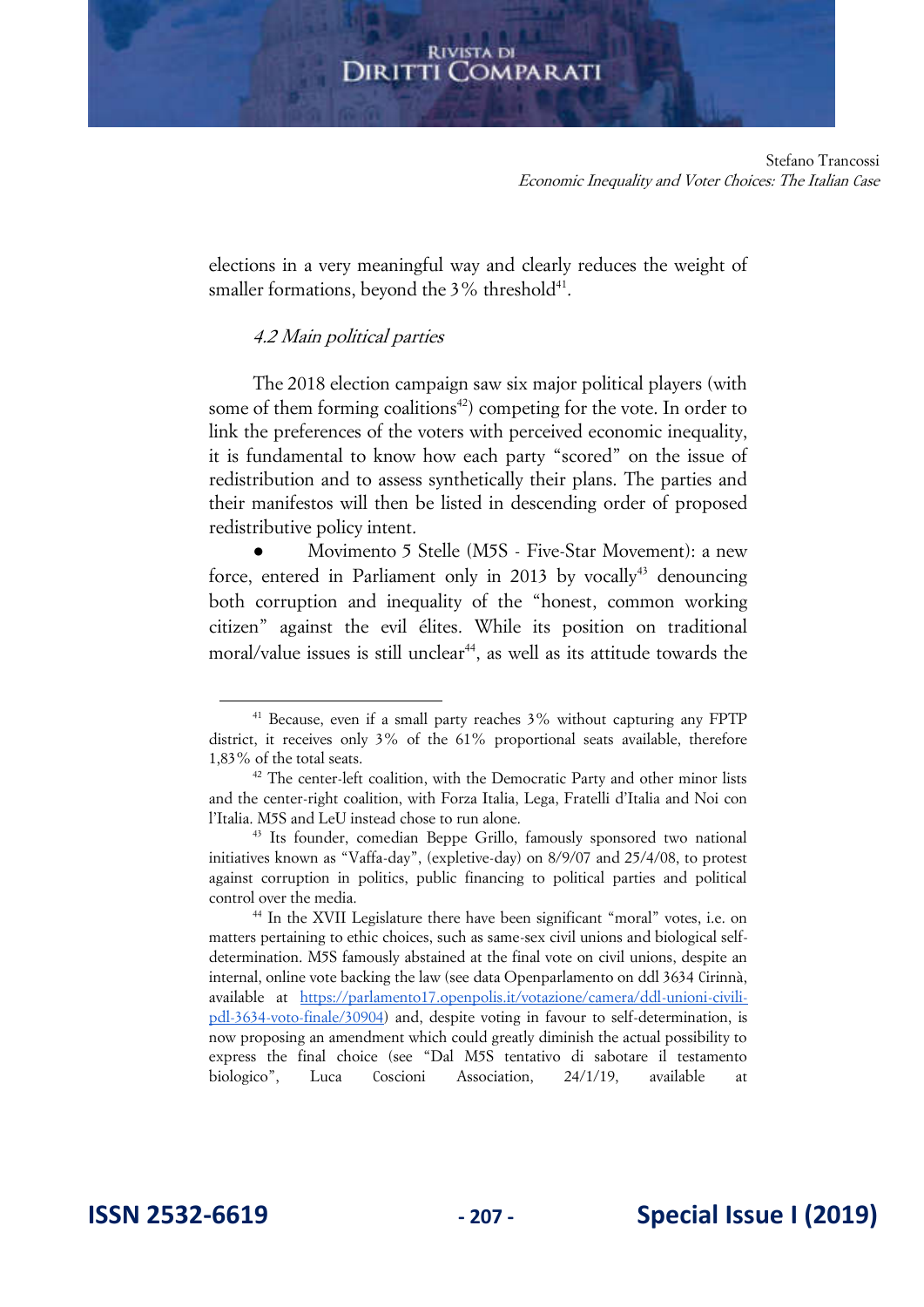Stefano Trancossi Economic Inequality and Voter Choices: The Italian Case

EU<sup>45</sup>, its manifesto focused on tackling poverty, unemployment and inequality, by substantially increasing current benefits and public support, even if this entailed more deficit spending. Its signature measure was the "Reddito di Cittadinanza"<sup>46</sup> (citizenship income), a form of unemployment benefit designed to help the recipients while they are looking for a job.

Liberi e Uguali (LeU - Free and Equal): a far-left federation of smaller parties, brought together by common ideology, similar manifestos and the  $3\%$  electoral threshold<sup>47</sup>. It planned to grant free access to all public universities, increase welfare expenses and roll back the cuts implemented by previous governments<sup>48</sup>.

Partito Democratico (PD - Democratic Party): the main center-left and former governing party, wounded by seemingly continuous internal disputes and facing decreasing support from its base. It proposed, on one hand, to create, for the first time in Italian

https://www.associazionelucacoscioni.it/notizie/comunicati/m5s-tentativosabotaggio-del-testamento-biologico/.

 $45$  Curiously (and absurdly, given the importance of the EU for Italy and viceversa), the electoral manifesto does not mention the Union, see [https://dait.interno.gov.it/documenti/trasparenza/Doc/4/4\\_Prog\\_Elettorale.pdf.](https://dait.interno.gov.it/documenti/trasparenza/Doc/4/4_Prog_Elettorale.pdf)  However, in other sources, M5S vows to renegotiate CETA and block TTIP, allow the exit from the euro, reduce the Union's budget and avoid an EU army. In that same document, the party proposes to increase systematically the use of the ordinary legislative procedure (which is a reduction in Member States' sovereignty) and give the EU a stronger voice on fiscal, welfare and redistribution matters. See [https://www.movimento5stelle.it/programma/wp](https://www.movimento5stelle.it/programma/wp-content/uploads/2018/02/Unione-Europea.pdf)[content/uploads/2018/02/Unione-Europea.pdf.](https://www.movimento5stelle.it/programma/wp-content/uploads/2018/02/Unione-Europea.pdf) 

<sup>&</sup>lt;sup>46</sup> The funds to cover the expenses for these programs have been recently reduced to match the recommendations of the European Commission. The decree outlining the requirements and sanctions was approved on 17 January 2019 and the measure is planned to be activated by April 2019.

<sup>&</sup>lt;sup>47</sup> And quickly dissolved after a few months, but it kept the unified parliamentary group, which entails numerous advantages in terms of procedure and public funds.

<sup>48</sup> See LeU political manifesto (in Italian), available at [http://liberieuguali.it/programma/.](http://liberieuguali.it/programma/)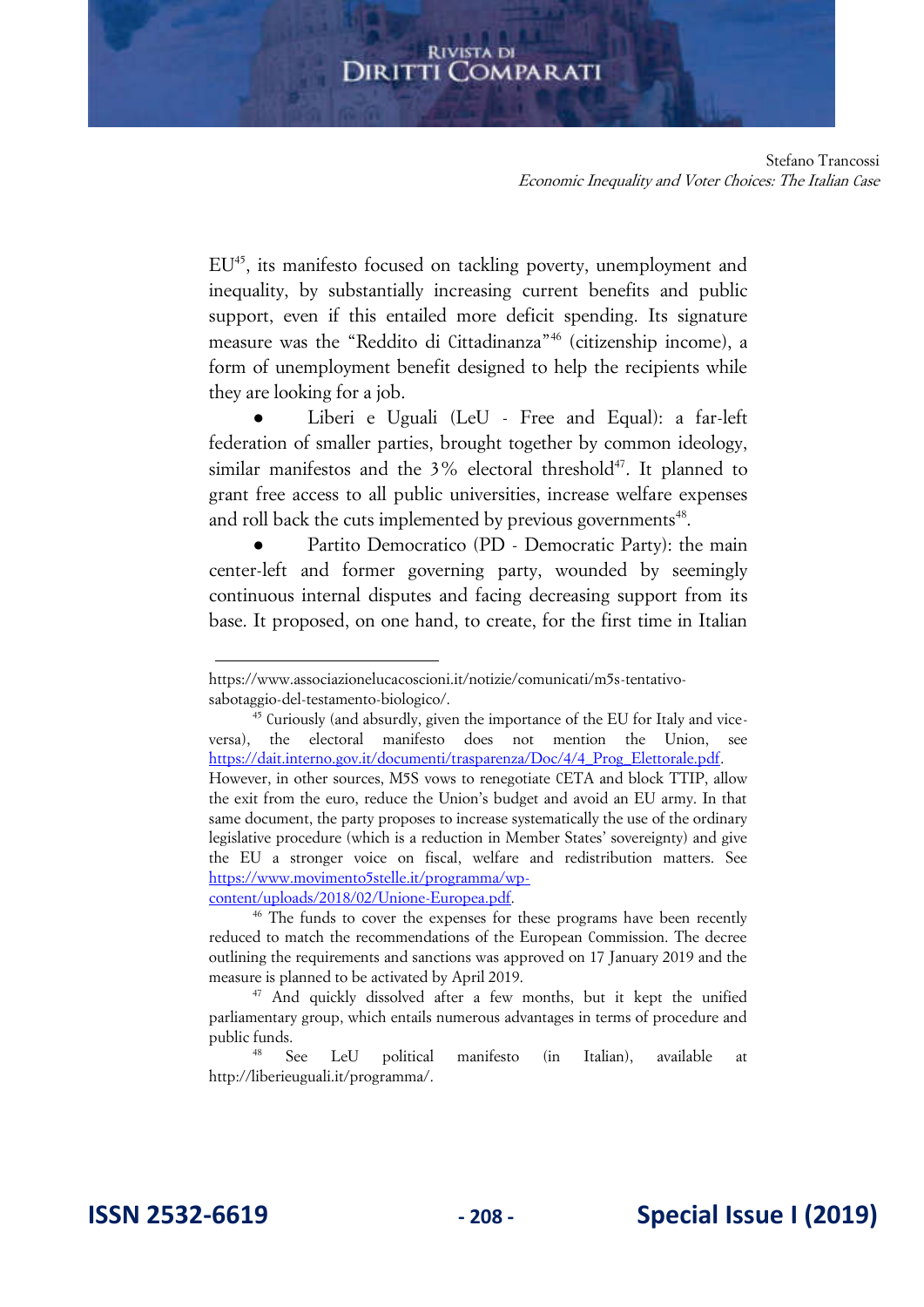Stefano Trancossi Economic Inequality and Voter Choices: The Italian Case

history, a minimum wage, on the other, to further decrease corporate tax. It also focused on reducing North-South disparities<sup>49</sup>.

Lega (League): heir to the former Northern League, after twenty years of local autonomy/federalist requests its new leader Matteo Salvini vowed to create a national right-wing, populist and eurosceptic party. Together with Forza Italia and Fratelli d'Italia, it proposed to lower the retirement age and adopt a flat tax (around 20%), thereby reducing the redistributive effects of Italy's progressive taxation system. Most of its campaign was focused on the immigration issu $e^{50}$ .

Forza Italia (FI - Forward Italy<sup>51</sup>): founded (and still led) by the media mogul Silvio Berlusconi, it represents the moderate center-right, liberal and Christian-democratic part of the electorate. As a member of the center-right coalition, its manifesto was the same as Lega's one.

Fratelli d'Italia (FdI - Brothers of Italy<sup>52</sup>): a traditional far-right, nationalist and eurosceptic party, lesser member of the center-right coalition. It shared the same manifesto as the other two right-wing parties. Together with Lega, it denounced immigration as one of the bigger, if not the main, concerns of the country.

<sup>49</sup> See PD manifesto (in Italian), available at [http://ftp.partitodemocratico.it/politiche2018/PD2018-sintesi-programma-B.pdf.](http://ftp.partitodemocratico.it/politiche2018/PD2018-sintesi-programma-B.pdf)

<sup>50</sup> See Center-right common manifesto (in Italian), available at [http://www.forza-](http://www.forza-italia.it/speciali/Programma_centrodestra_condiviso_10_PUNTI.pdf)

[italia.it/speciali/Programma\\_centrodestra\\_condiviso\\_10\\_PUNTI.pdf.](http://www.forza-italia.it/speciali/Programma_centrodestra_condiviso_10_PUNTI.pdf)

 $51$  There is a dispute over the translation of the party's name, which, besides meaning Forward Italy, is also a widespread sport (especially football) chant, used to encourage national teams.

<sup>&</sup>lt;sup>52</sup> The first three words of the national anthem are used as the name of the party.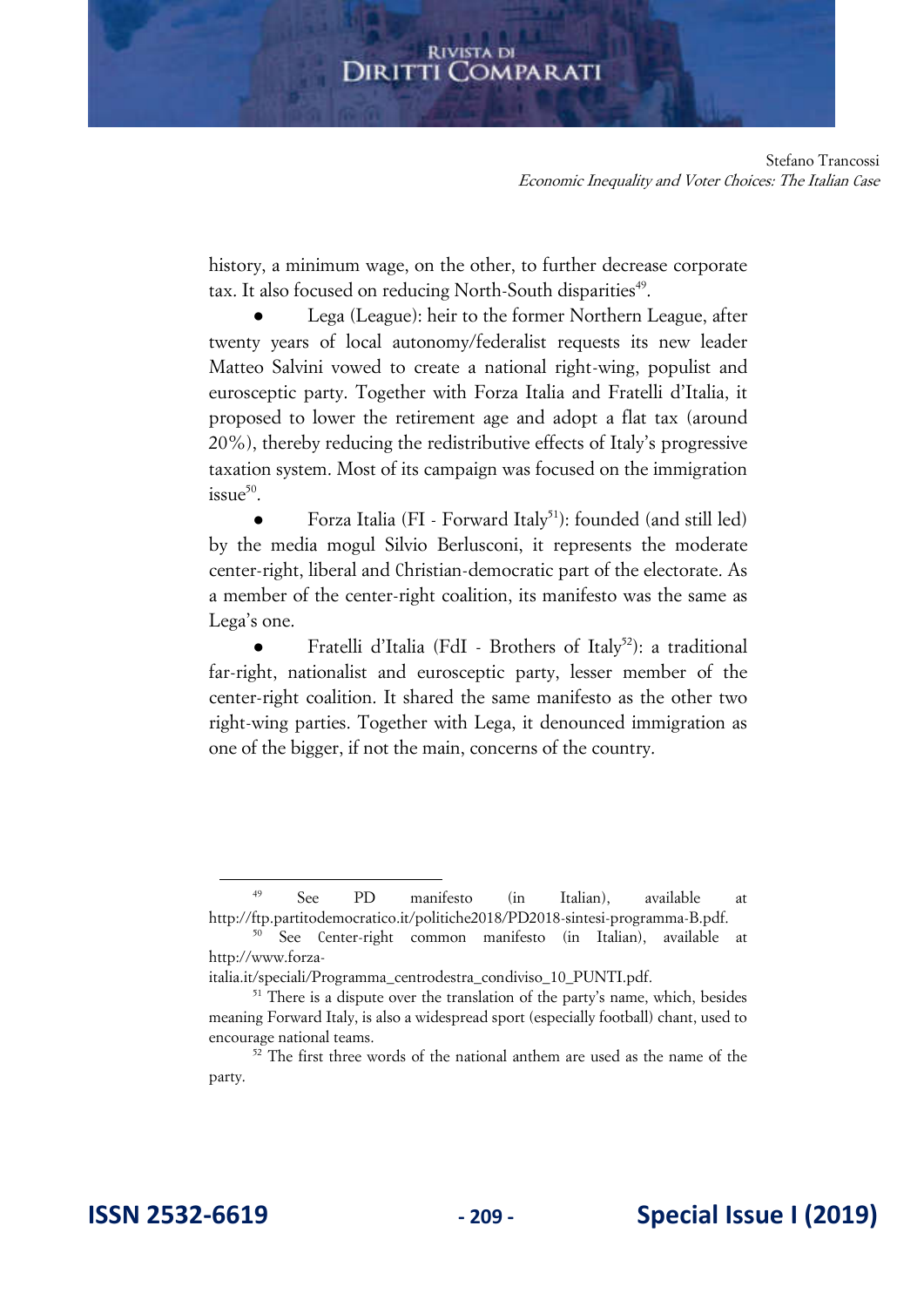## 5. The Italian election of 4 March 2018 5.1 Turnout

The elections, held for the first time only on Sunday (in previous years, voting was possible on Sunday and Monday, to allow a greater participation but with obvious higher costs), saw an average turnout of 72,94% for the House and 72,99% for the Senate<sup>53</sup>, 2,31% less than in the 2013 race.

However, there have been quite relevant disparities across the country: data referring to each Region show that, in general, the northern territories registered higher turnout, with a consistently slightly higher percentage in the Senate results<sup>54</sup>.

| <b>REGION</b>         | TURNOUT - HOUSE | TURNOUT - SENATE |  |
|-----------------------|-----------------|------------------|--|
| Aosta Valley          | 72,27%          | 72,40%           |  |
| Piedmont              | 74,29%          | 75,09%           |  |
| Lombardy              | 76,84%          | $77,03\%$        |  |
| Trentino-Alto Adige   | 74,34%          | 75,06%           |  |
| Veneto                | 78,72%          | 78,86%           |  |
| Friuli-Venezia Giulia | 75,12%          | 75,10%           |  |
| Liguria               | 71,99%          | 71,90%           |  |

<sup>&</sup>lt;sup>53</sup> The difference in turnout between the two chambers is due to the notcompletely-overlapping voter eligibility criteria, which, according to art. 58 of the Constitution, prevent from voting for the Senate anyone under the age of 25, while the normal voting age is 18. Data from Italian Home Affairs Ministry, 20 March 2018, available at [http://www.interno.gov.it/it/notizie/elezioni-2018-i-dati-viminale.](http://www.interno.gov.it/it/notizie/elezioni-2018-i-dati-viminale) <sup>54</sup> Data from Home Affairs Ministry, Electoral Archives: [https://elezionistorico.interno.gov.it/index.php.](https://elezionistorico.interno.gov.it/index.php)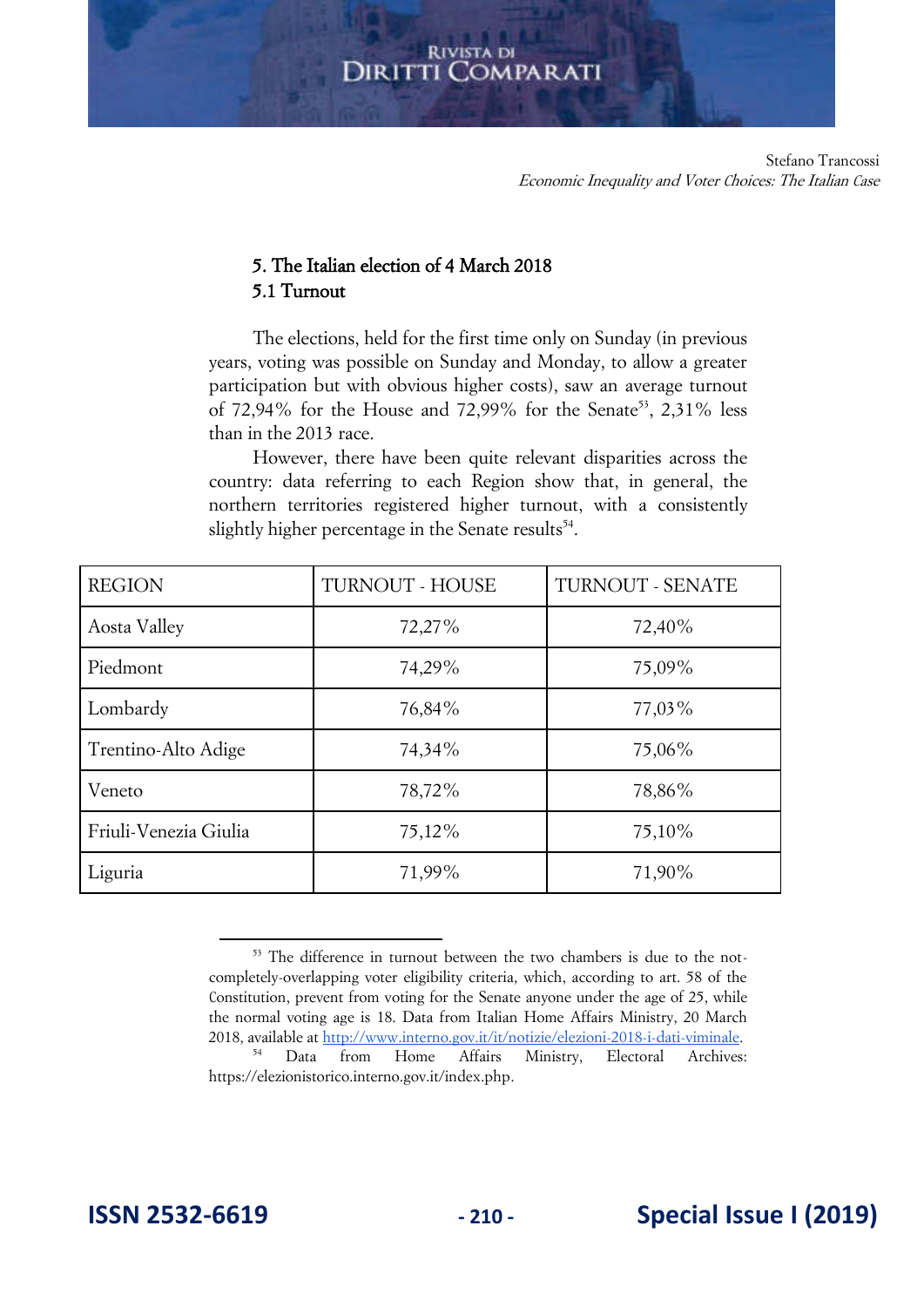Stefano Trancossi Economic Inequality and Voter Choices: The Italian Case

| Emilia-Romagna | 78,29%    | 78,30% |
|----------------|-----------|--------|
| Tuscany        | 77,47%    | 77,34% |
| Marche         | 77,29%    | 77,08% |
| Lazio          | 72,69%    | 72,68% |
| Umbria         | 78,23%    | 77,97% |
| Abruzzo        | 75,25%    | 75,00% |
| Molise         | 71,63%    | 71,31% |
| Campania       | 68,18%    | 67,85% |
| Basilicata     | 71,11%    | 71,11% |
| Apulia         | 69,08%    | 69,14% |
| Calabria       | $63,64\%$ | 63,51% |
| Sicily         | 62,76%    | 62,98% |
| Sardinia       | 65,51%    | 65,76% |

In order to verify an overall correlation between inequality and turnout, the first step is clearly to cross examine the data and try to find a pattern.

| <b>REGION</b> | AVERAGE TURNOUT | GINI INDEX <sup>55</sup> |  |
|---------------|-----------------|--------------------------|--|
| AostaValley   | 72,34%          | 0,294                    |  |
| Piedmont      | 74,69%          | 0,293                    |  |

<sup>55</sup> Data from National Institute of Statistics - Istat, [http://dati.istat.it/Index.aspx?QueryId=4836.](http://dati.istat.it/Index.aspx?QueryId=4836)

## **ISSN 2532-6619 - 211 - Special Issue I (2019)**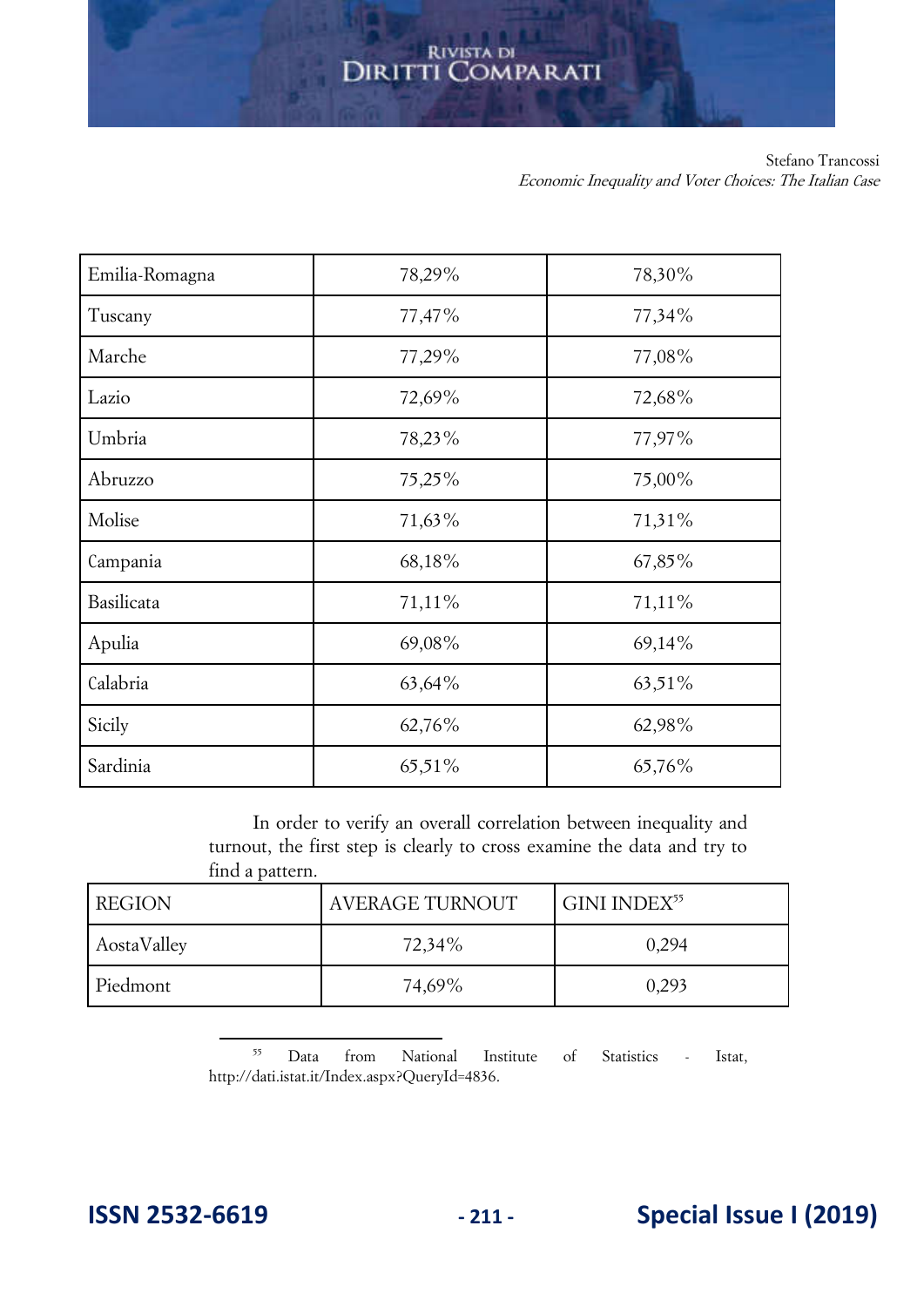Stefano Trancossi Economic Inequality and Voter Choices: The Italian Case

| Lombardy              | 76,94% | 0,324 |  |
|-----------------------|--------|-------|--|
| Trentino-Alto Adige   | 74,70% | 0,284 |  |
| Veneto                | 78,79% | 0,290 |  |
| Friuli-Venezia Giulia | 75,11% | 0,281 |  |
| Liguria               | 71,95% | 0,315 |  |
| Emilia-Romagna        | 78,30% | 0,294 |  |
| Tuscany               | 77,41% | 0,306 |  |
| Marche                | 77,19% | 0,289 |  |
| Lazio                 | 72,69% | 0,368 |  |
| Umbria                | 78,10% | 0,281 |  |
| Abruzzo               | 75,13% | 0,320 |  |
| Molise                | 71,47% | 0,309 |  |
| Campania              | 68,02% | 0,343 |  |
| Basilicata            | 71,11% | 0,313 |  |
| Apulia                | 69,11% | 0,318 |  |
| Calabria              | 63,58% | 0,355 |  |
| Sicily                | 62,87% | 0,359 |  |
| Sardinia              | 65,64% | 0,342 |  |

Let us now use georeferenced elaboration, in order to make the comparison easier:

**ISSN 2532-6619 - 212 - Special Issue I (2019)**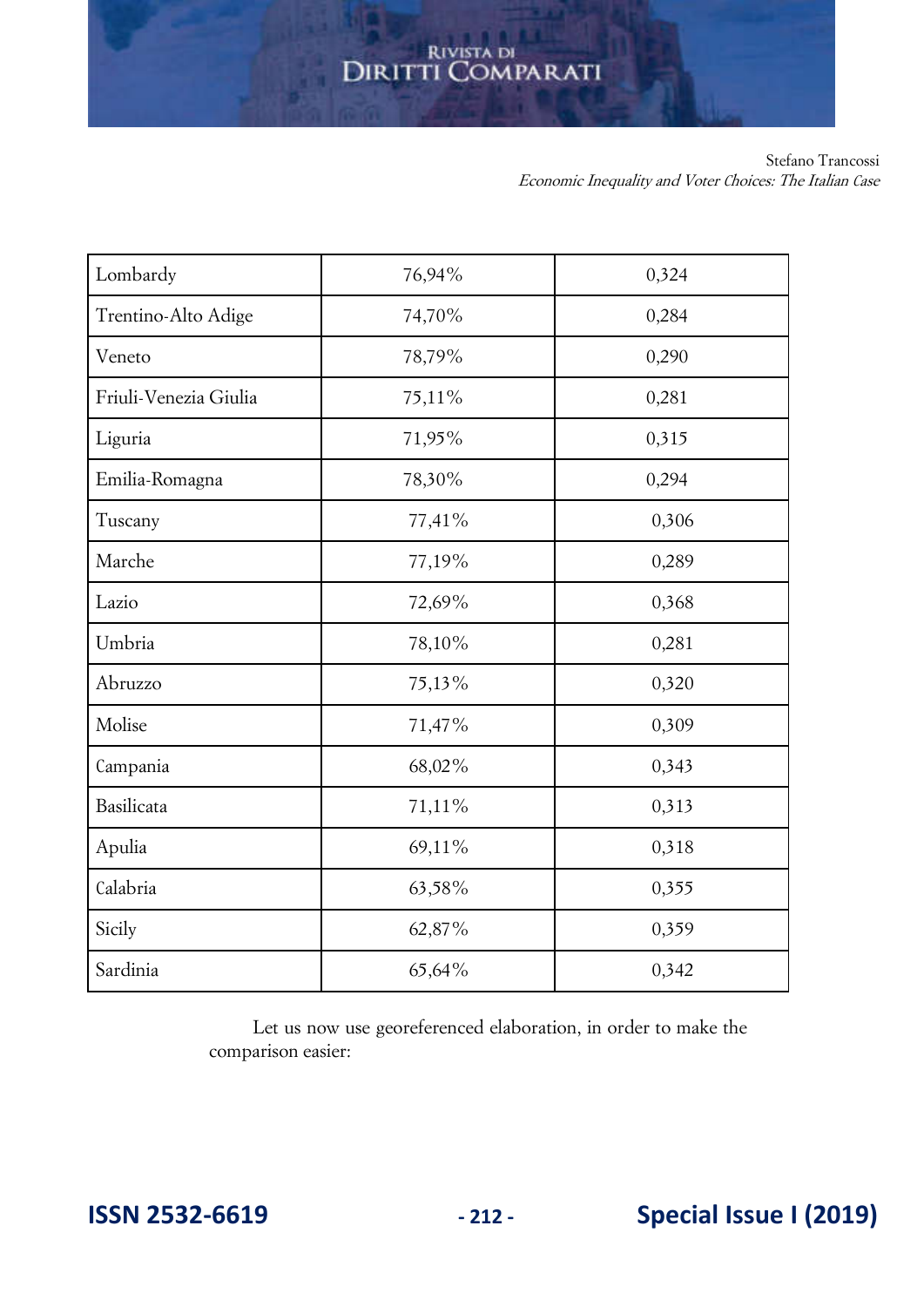Stefano Trancossi Economic Inequality and Voter Choices: The Italian Case



## **ISSN 2532-6619 - 213 - Special Issue I (2019)**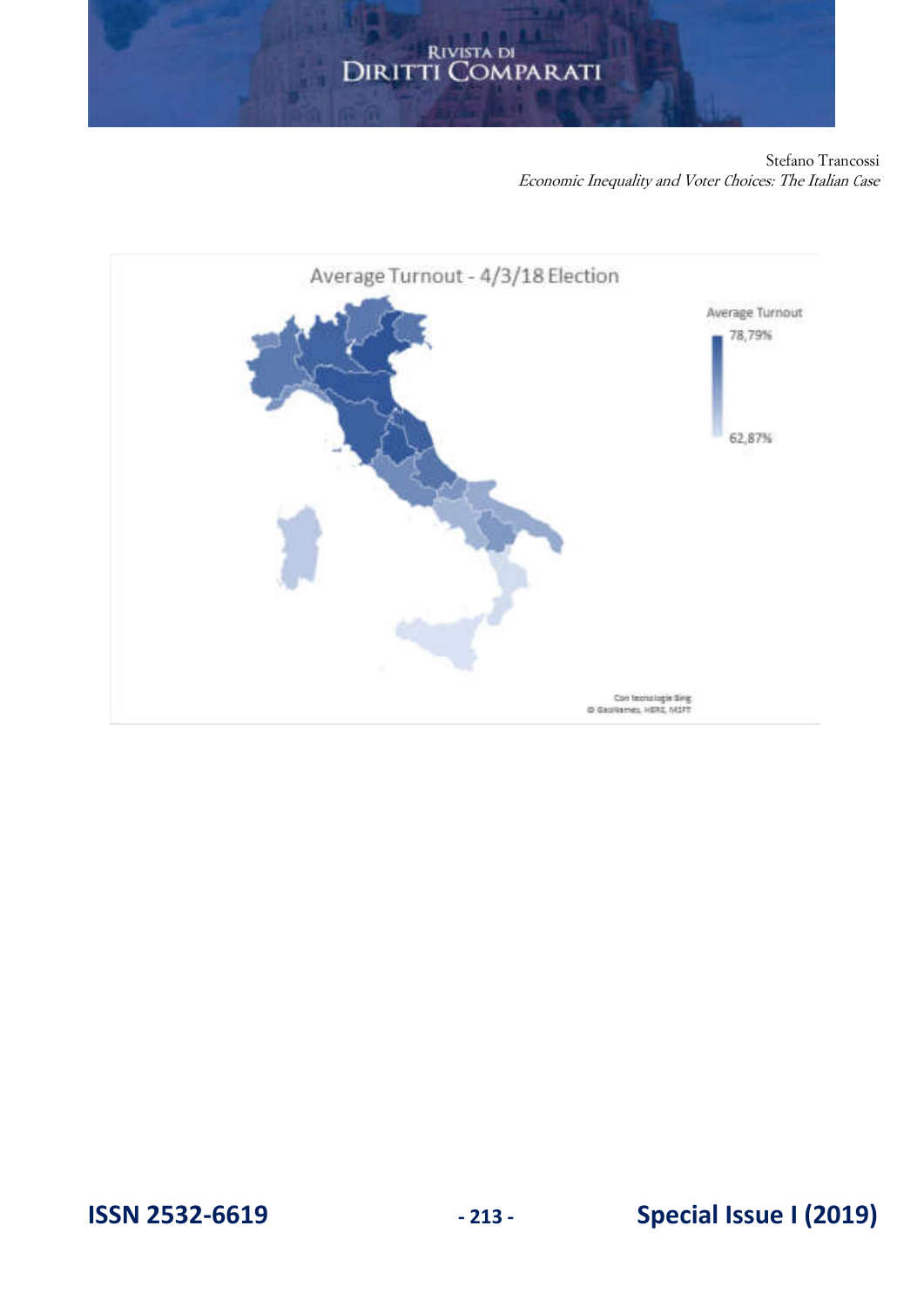Stefano Trancossi Economic Inequality and Voter Choices: The Italian Case



At a first glance, even though some patterns can be found, the correlation, clearly negative, appears however not particularly strong<sup>56</sup>: southern Regions present higher inequality and lower turnout, but, for example, the most equal Region is Umbria, in the center of the country, and it did not register the highest turnout. Nevertheless, some discrepancies can easily be explained through a deeper analysis of the results: for instance, Lazio and Lombardy are outliers if compared to neighboring Regions, because they have a

<sup>&</sup>lt;sup>56</sup> The  $R^2$  of the distribution is 0,496, which indicates some form of correlation, but nothing either too clear or to be necessarily relied upon in the future.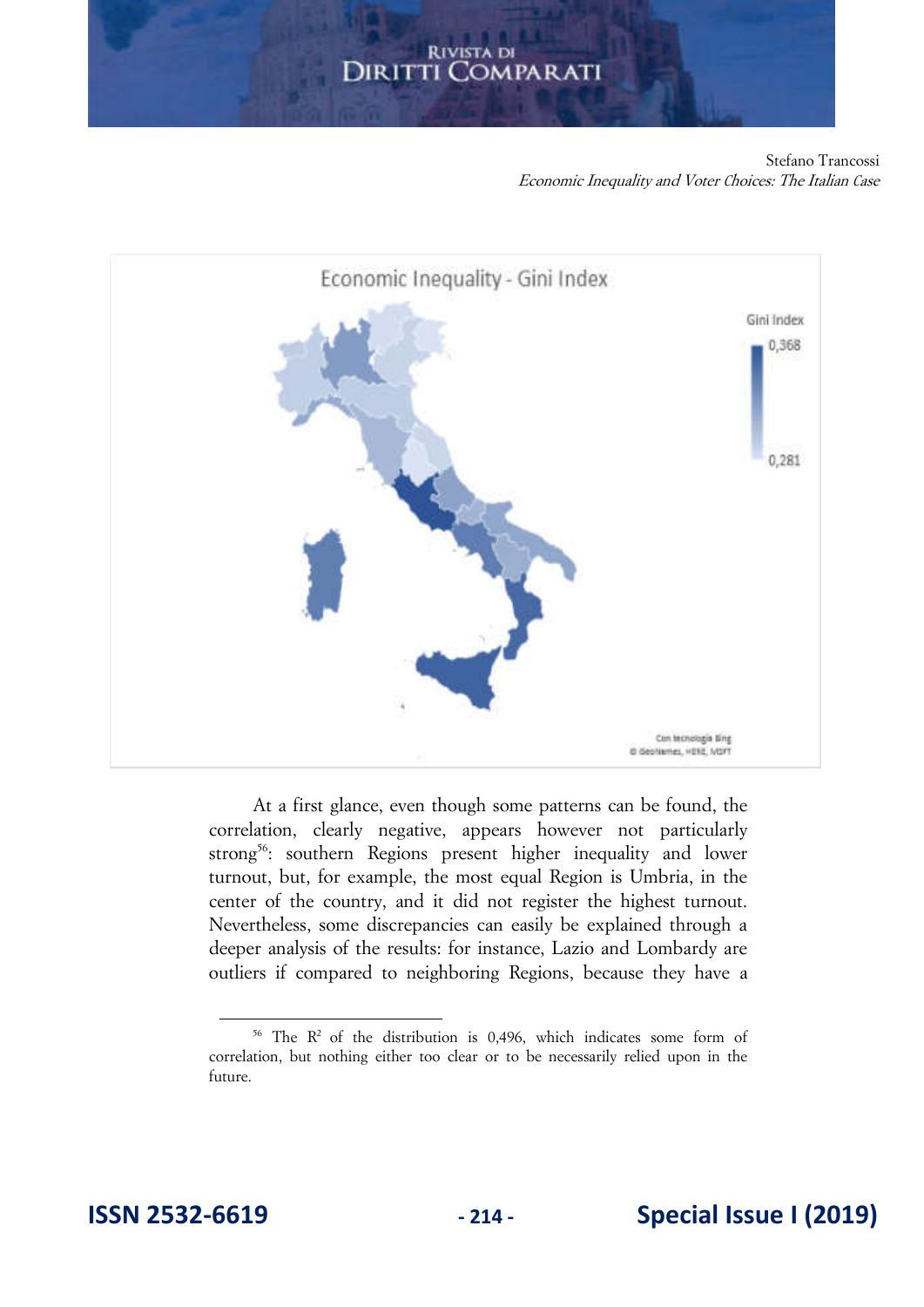Stefano Trancossi Economic Inequality and Voter Choices: The Italian Case

much higher inequality value (in the case of Lazio, the highest in the nation); this higher Gini score is probably due to the presence, in their territory, of the two biggest Italian cities (Rome and Milan, respectively). As it is well known, also from US-based studies<sup>57</sup>, cities are generally more unequal than rural territories, because, despite the higher salaries they provide to their residents, they also have a much higher cost of living and tend to host the top earners, thereby increasing the inequality parameter.

Since the direct measurement of inequality does not appear to be strongly correlated to voter turnout, we could instead focus on the increase in economic inequality through time: the National Institute of Statistics provides data from 2003, but it makes probably more sense to begin the analysis from 2009, because it was the first full year after the financial collapse. Comparing 2003 and 2016 (the last available)

data could result in a distorted picture of reality. However, the graphic shows even less correlation than the simple Gini index $58$ . Therefore, it can be concluded that, in line with the opinions of many scholars, the Italian case confirms that a loose negative correlation



## **ISSN 2532-6619 - 215 - Special Issue I (2019)**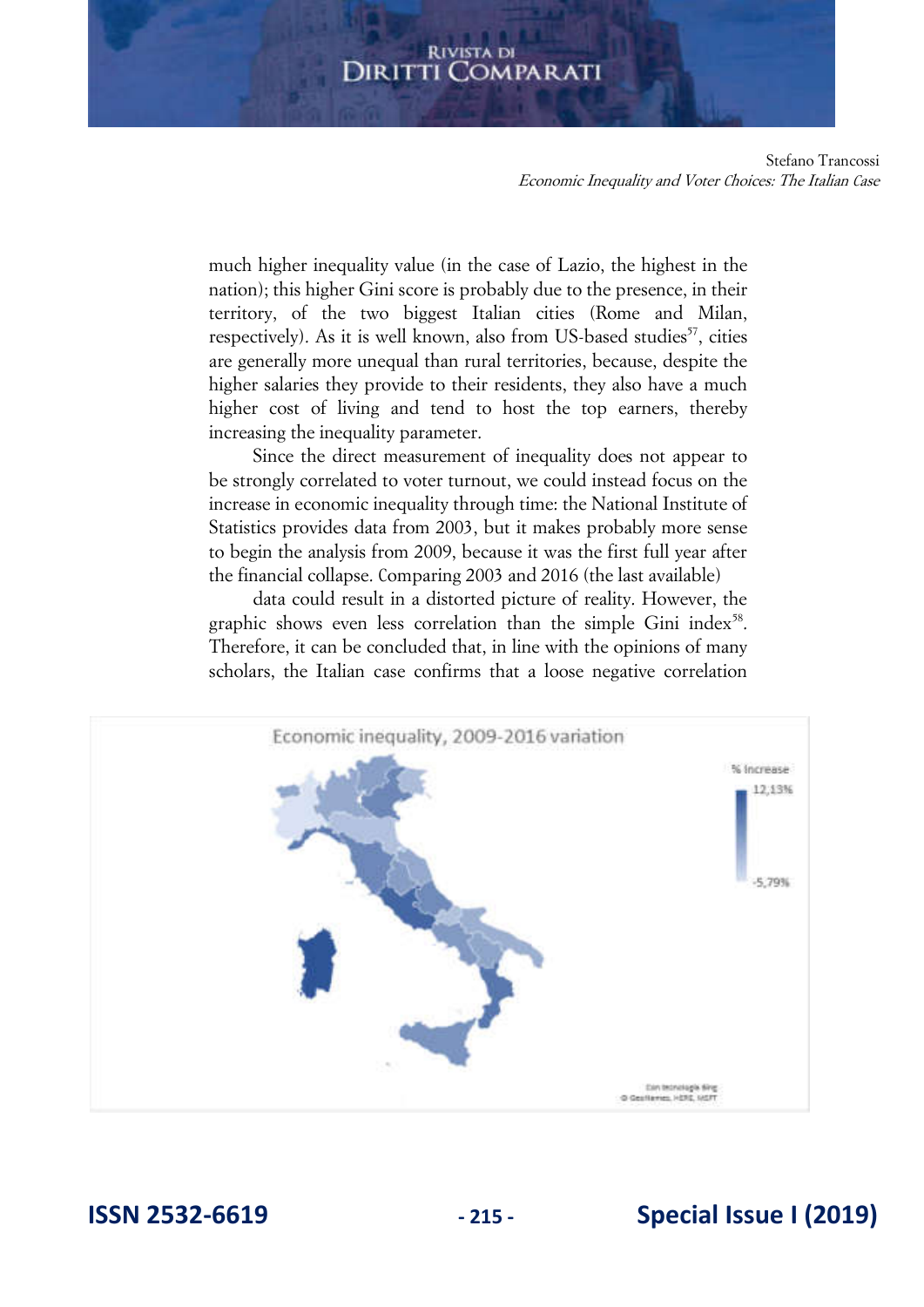between inequality and turnout can be established. However, inequality data must be weighted taking into account other variables, especially demographic trends and population distribution.

## 5.2 Political results

After the final tally of the votes, the overall results were as follows (coalition results include also minor parties, not mentioned above) $59$ :

| <b>PARTY</b>     | <b>HOUSE</b>   |          | <b>SENATE</b>  |        |
|------------------|----------------|----------|----------------|--------|
| Center-right     | 265            | 42,06%   | 137            | 43,49% |
| Lega             | 125            | 19,84%   | 58             | 18,41% |
| FI               | 104            | 16,51%   | 57             | 18,10% |
| FdI              | 32             | 5,08%    | 18             | 5,71%  |
| Others           | $\overline{4}$ | $0,63\%$ | $\overline{4}$ | 1,26%  |
| M <sub>5</sub> S | 227            | 36,03%   | 111            | 35,23% |
| Center-left      | 122            | 19,37%   | 60             | 19,05% |
| PD               | 112            | 17,78%   | 53             | 16,83% |
| Others           | 10             | 1,59%    | 7              | 2,22%  |
| LeU              | 14             | 2,22%    | $\overline{4}$ | 1,27%  |
| <b>TOTAL</b>     | 628            |          | 313            |        |

<sup>59</sup> Data from [https://elezioni.repubblica.it/2018/cameradeideputati.](https://elezioni.repubblica.it/2018/cameradeideputati) Two senators and two representatives, elected by Italians abroad as independents, are not counted.

## **ISSN 2532-6619 - 216 - Special Issue I (2019)**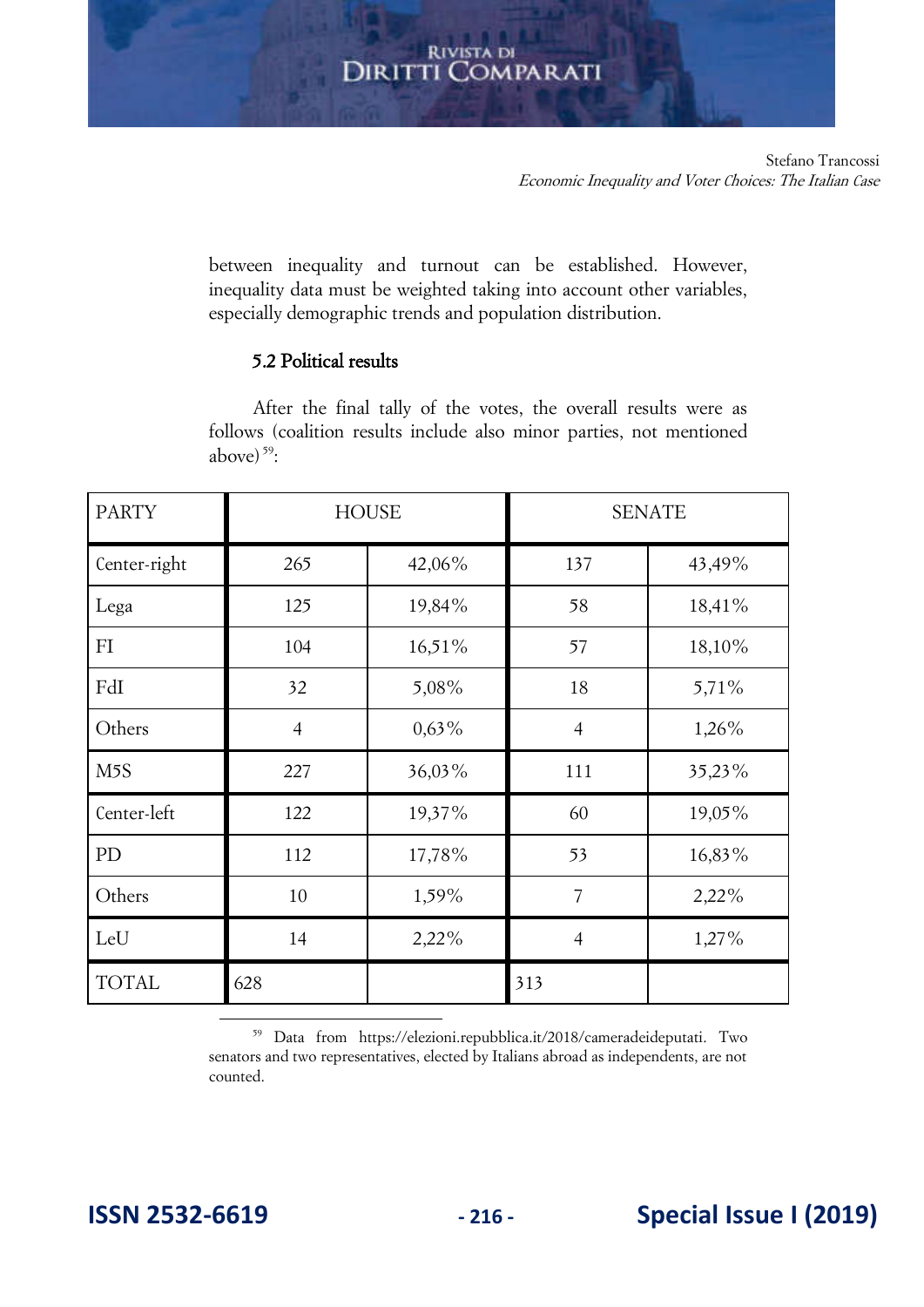#### **RIVISTA DI** Diritti ( **COMPARATI**

Stefano Trancossi Economic Inequality and Voter Choices: The Italian Case

As it is immediately clear from the data above, no party or coalition managed to get a majority in Parliament, with the centerright coalition reaching around 42% of the seats, but the biggest party being the M5S, which managed to double its 2013 results in terms of seats (by only receiving  $7\%$  more votes)<sup>60</sup>. The first month of negotiations, led by President Mattarella, led to a prolonged impasse, while all the political options were tried and examined. Eventually, the only viable compromise was found between M5S and Lega, whose leaders Di Maio and Salvini signed in mid-May the "Contratto per il Governo del Cambiamento" (Contract for the Government of Change), a coalition agreement including the main points of both electoral manifestos<sup>61</sup>.

Let us proceed to examine the territorial distribution of the vote: the maps<sup>62</sup> show in different colors the winning party/coalition in each Italian municipality.

 $60$  In 2013 the party obtained 108 seats in the House and 54 in the Senate, with 25,56% and 23,80% of the votes, respectively. The heavy difference in the result is mainly due to the change in electoral system, from the unconstitutional law 270/05 to law 165/17. Data from Italian Home Affairs Ministry, available at https://elezionistorico.interno.gov.it/index.php?tpel=C.

<sup>61</sup> The text can be found here [http://download.repubblica.it/pdf/2018/politica/contratto\\_governo.pdf,](http://download.repubblica.it/pdf/2018/politica/contratto_governo.pdf) 18 May 2018.

<sup>62</sup> Thern - Opera propria, CC BY-SA 4.0, <https://commons.wikimedia.org/w/index.php?curid=71577870>and following images.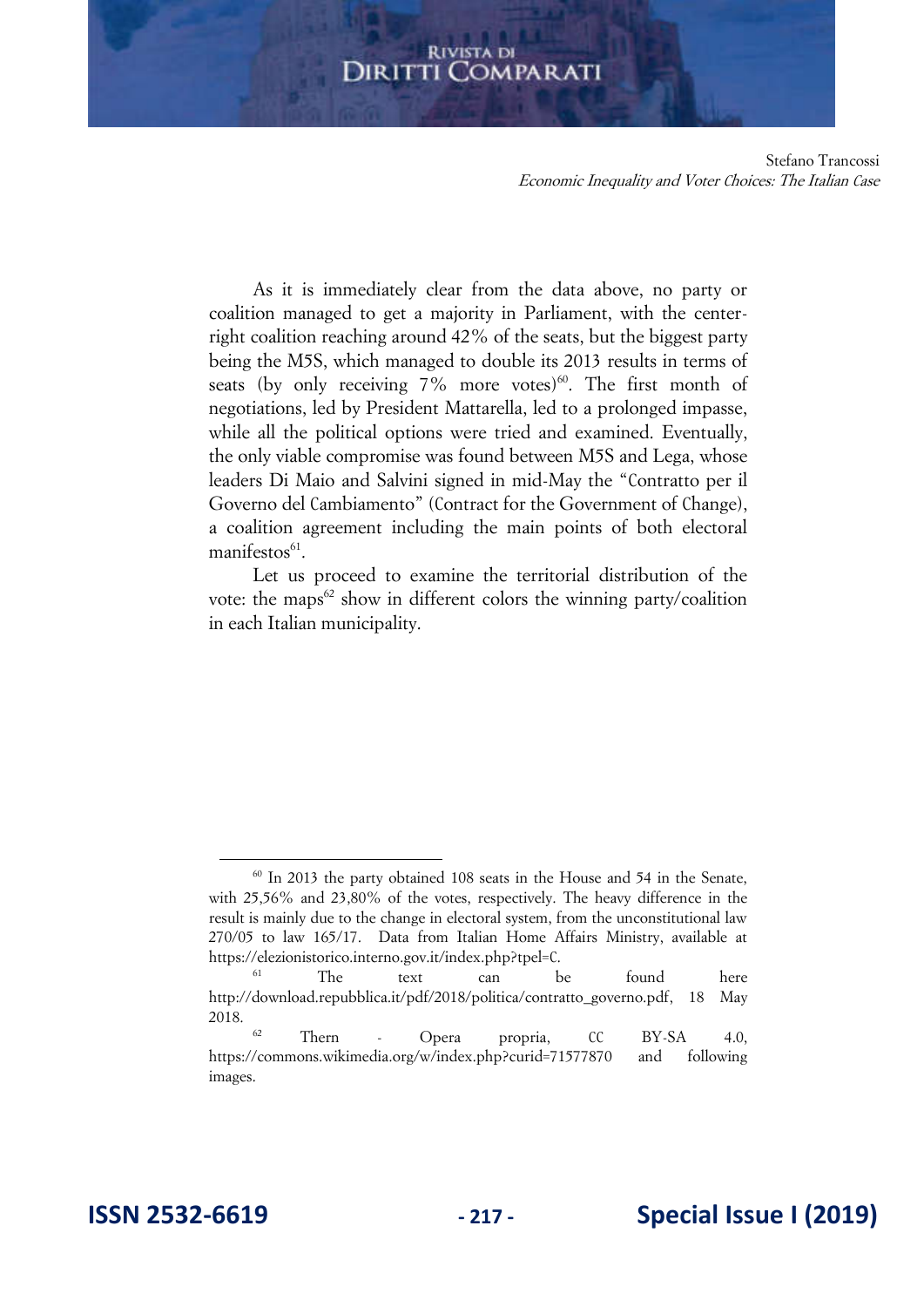Stefano Trancossi Economic Inequality and Voter Choices: The Italian Case



In the map on the left, which shows the winning coalition/party, the country appears clearly divided into three zones, with the northern part almost exclusively blue (center-right), a central area of transition, where the center-left (orange) was able to draw some support, and the southern territories, where the M5S (yellow) was the undisputed winner. This distribution is partially compatible with the Gini index chart above: it acknowledges that the more equal northern parts of the country voted for less redistributive manifestos, with the exception of some urban areas (Turin and Genoa), while the more unequal South strongly supported the very redistributive plans of M5S. The map even accounts for the Lazio inequality anomaly, because it confirms that most of the increase in the regional Gini index is actually caused by Rome, which in turn voted massively M5S (the yellow spot in the geographical middle of the map). Similar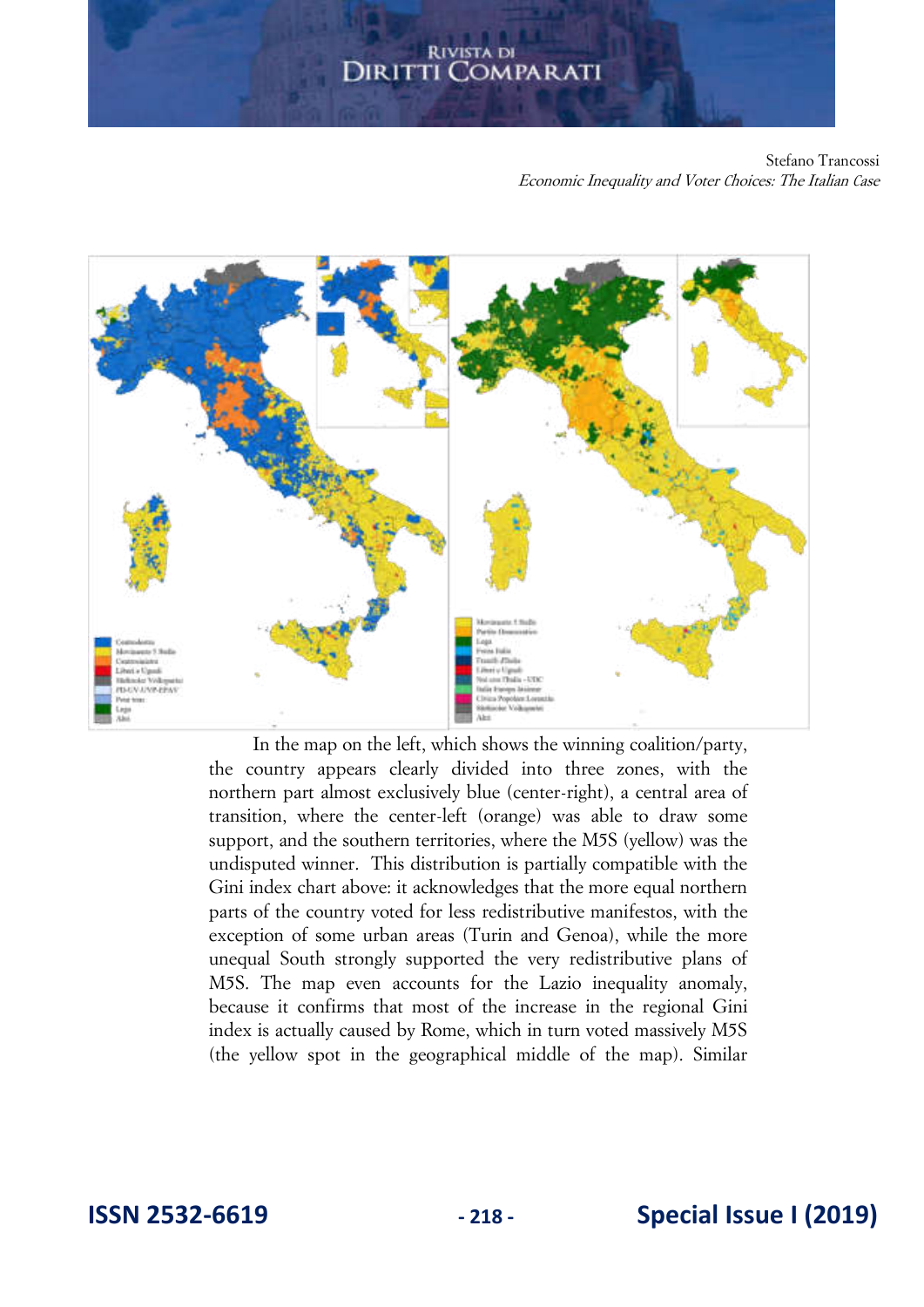# **DIRITTI COMPARATI**

Stefano Trancossi Economic Inequality and Voter Choices: The Italian Case

conclusions can be drawn from the chart on the right, showing the single, most voted party in each municipality (therefore ignoring coalitions). Here M5S seems much more present, because it was the most voted party at national level, and only Lega (green) in the north and PD in the center were able to unseat M5S from its advantage position. The map also show the clear advantage Lega had over Forza Italia, which was not able to replicate, in the south, the results of its ally in the North (with the well-known political consequences that followed).

In order to deepen our analysis, it could also be useful to examine how the votes for each party were distributed, because it may help to understand the decision patterns followed by voters when they went to the polls.

## 5.2.1 Center-right coalition



In green, we can see the results of Lega, a party traditionally entrenched in north-east Italy, where it used to represent the productive middle and lower classes and propose autonomy and/or secession from the rest of the country. However, with its new national, more populist and conservative strategy, the party managed to extend

## **ISSN 2532-6619 - 219 - Special Issue I (2019)**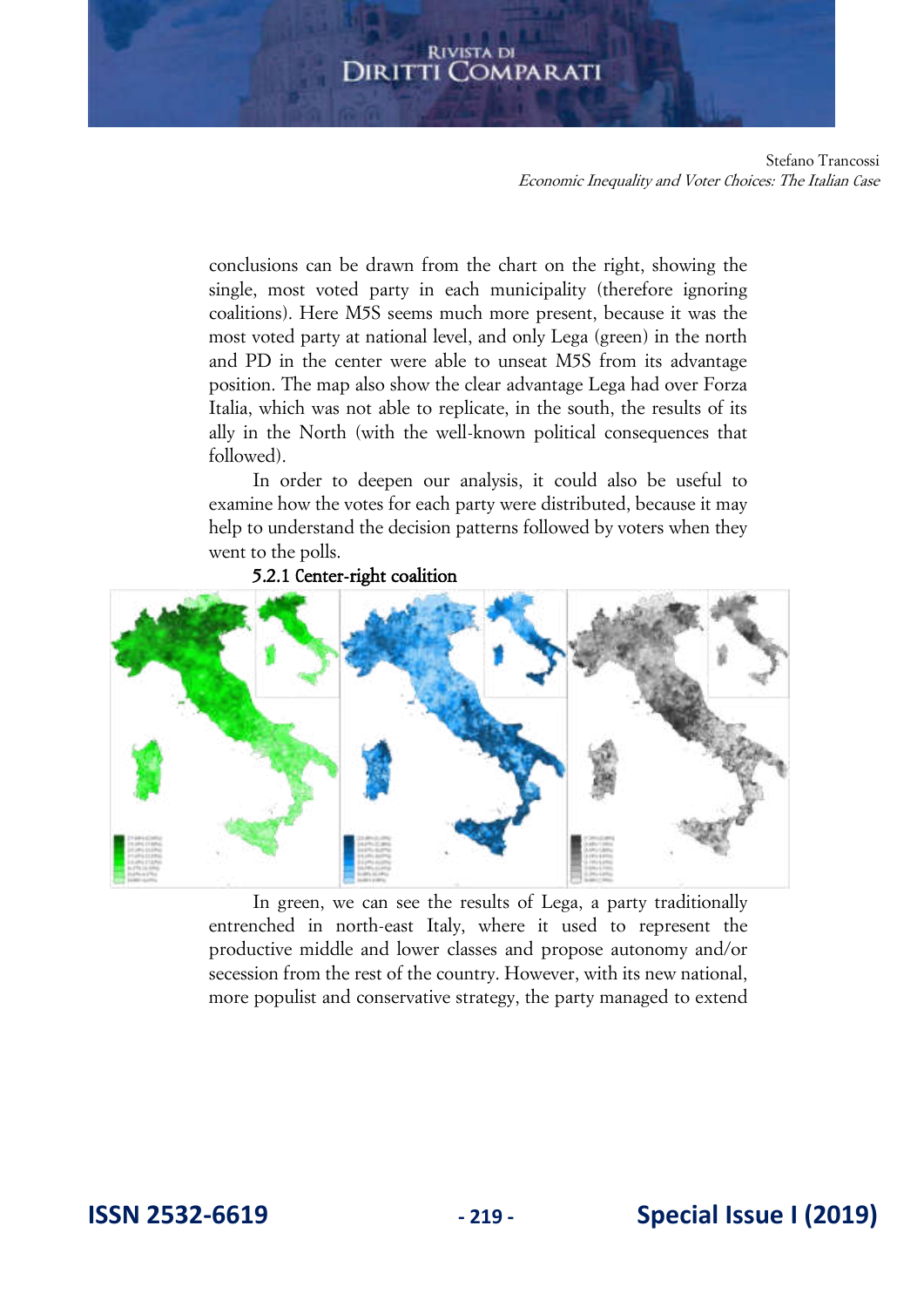# **DIRITTI COMPARATI**

Stefano Trancossi Economic Inequality and Voter Choices: The Italian Case

its reach far beyond the north<sup> $63$ </sup>, draining support from the former senior partner in the coalition, Forza Italia (in blue), which almost perfectly drew votes where Lega was not able to do so, but with way less success than its northern ally, as we saw supra, losing almost everywhere to M5S. Also, Fratelli d'Italia (in grey) scored relatively well in its traditional "nationalist" strongholds in and near Rome and, for historical reasons, near the eastern border<sup>64</sup>.



## 5.2.2 Five stars movement

The map shows incredible support for the party in the South, with some districts, such as Mr. Di Maio's Acerra<sup>65</sup>, near Naples, registering more than 60% of the votes for "yellow" candidates. It is easy to suppose that the strong redistributive and anti-inequality programs of the newborn political star would have taken ground in the economically weaker southern regions, which have some of the highest unemployment, crime and poverty rates in the entire EU<sup>66</sup>. However, more recent polls, while

 $63$  More recent opinion polls show an approximate 32% support for Lega at national level, about double its electoral results and with much more uniformity in distribution. See https://www.termometropolitico.it/1381903 sondaggi-elettorali[swg-lega-9.html.](https://www.termometropolitico.it/1381903_sondaggi-elettorali-swg-lega-9.html) 

<sup>64</sup> After World War II, many Italians were forced out from Istria and other regions of then-Yugoslavia by communist forces led by Tito.

 $65$  In his district, Mr. Di Maio was elected with  $63,42\%$  of the votes. Data from Home Affairs Ministry, at [https://elezionistorico.interno.gov.it/index.php?tpel=C&dtel=04/03/2018&tpa=I&tp](https://elezionistorico.interno.gov.it/index.php?tpel=C&dtel=04/03/2018&tpa=I&tpe=L&lev0=0&levsut0=0&lev1=19&levsut1=1&lev2=1&levsut2=2&lev3=2&levsut3=3&ne1=19&ne2=191&ne3=1912&es0=S&es1=S&es2=S&es3=S&ms=S) [e=L&lev0=0&levsut0=0&lev1=19&levsut1=1&lev2=1&levsut2=2&lev3=2&levsut3=3](https://elezionistorico.interno.gov.it/index.php?tpel=C&dtel=04/03/2018&tpa=I&tpe=L&lev0=0&levsut0=0&lev1=19&levsut1=1&lev2=1&levsut2=2&lev3=2&levsut3=3&ne1=19&ne2=191&ne3=1912&es0=S&es1=S&es2=S&es3=S&ms=S) [&ne1=19&ne2=191&ne3=1912&es0=S&es1=S&es2=S&es3=S&ms=S.](https://elezionistorico.interno.gov.it/index.php?tpel=C&dtel=04/03/2018&tpa=I&tpe=L&lev0=0&levsut0=0&lev1=19&levsut1=1&lev2=1&levsut2=2&lev3=2&levsut3=3&ne1=19&ne2=191&ne3=1912&es0=S&es1=S&es2=S&es3=S&ms=S)

<sup>66</sup> See Eurostat GDP, poverty and crime data, available at [http://ec.europa.eu/eurostat/statistical-](http://ec.europa.eu/eurostat/statistical-atlas/gis/viewer/?year=&chapter=06&mids=BKGCNT,C06M01&o=1,1&ch=ECF,C06¢er=50.03696,19.9883,3&)

[atlas/gis/viewer/?year=&chapter=06&mids=BKGCNT,C06M01&o=1,1&ch=ECF,C06](http://ec.europa.eu/eurostat/statistical-atlas/gis/viewer/?year=&chapter=06&mids=BKGCNT,C06M01&o=1,1&ch=ECF,C06¢er=50.03696,19.9883,3&) [&center=50.03696,19.9883,3&.](http://ec.europa.eu/eurostat/statistical-atlas/gis/viewer/?year=&chapter=06&mids=BKGCNT,C06M01&o=1,1&ch=ECF,C06¢er=50.03696,19.9883,3&)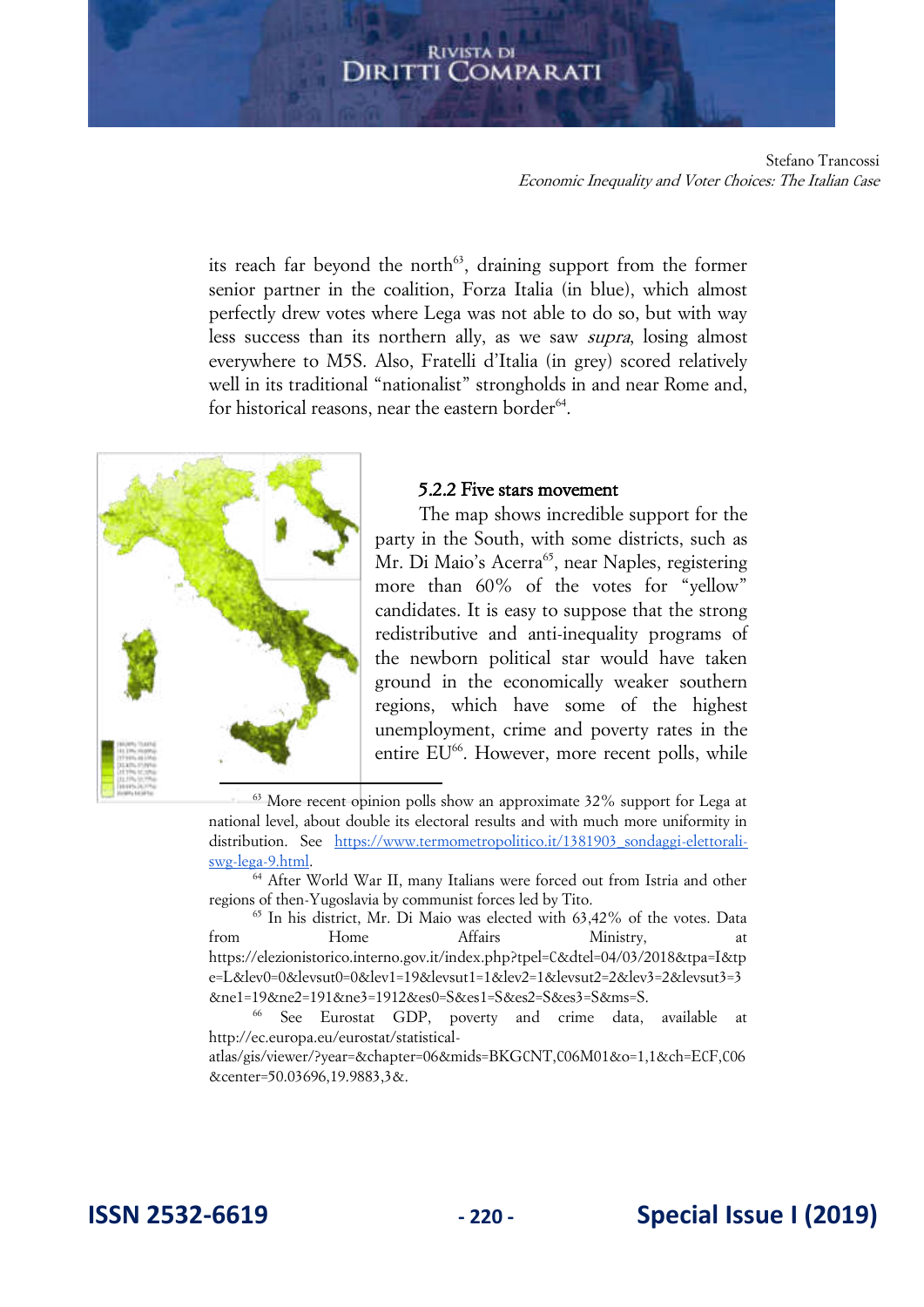Stefano Trancossi Economic Inequality and Voter Choices: The Italian Case

still showing M5S as the first party in the South, indicate also a high grade of anxiety and dissatisfaction among yellow voters, especially on some fundamental issues such as the environment (TAP and Ilva cases) and unemployment, which remains above the national average and does not appear to be on the path of decrease $67$ .



## 5.2.3 Democratic Party

Traditionally, the party in power suffers in the next elections, but it is rarely punished as hard as PD and its allies were. The Democratic Party managed to retain only some parts of its former apparently inviolable territories in central Italy but lost by enormous margins in the North and even bigger margins in the South. It did not score badly in the main cities' central zones, especially in Milan and Rome<sup>68</sup>, but this occurrence only confirmed the public perception that PD had moved from being a center-left party to representing only the élites. By crosschecking the electoral results with the inequality

data, it appears that the party was not able to exercise its (moderately redistributive) appeal on the people who felt the burden of inequality the most. Many experts<sup>69</sup> suggest that this was probably the result of

<sup>67</sup> See the government's own statistics, available at [http://www.mef.gov.it/inevidenza/article\\_0399.html,](http://www.mef.gov.it/inevidenza/article_0399.html) 10/4/19.

<sup>68</sup> Where PD elected roughly 30% of its the FPTP senators and representatives.

<sup>69</sup> After the party's political debacle, almost every Italian journalist and/or political expert wrote that it had been a foreseeable result and lashed against PD's betrayal of its base and its values. See, ex plurimis, "Ecco come il Pd ha perso sei milioni di voti dal 2008 a oggi", Il Foglio, 17/9/18; P. Gawronski "Il Pd è morto perché ha perso i suoi ideali", Il Fatto Quotidiano, 26/6/18; N. Addario, "Perché il PD ha perso", *LibertàEguale*, 19/7/18. Even Mr. Renzi tried to explain the reasons of the electoral loss: "Matteo Renzi elenca i 10 motivi per cui il Pd ha perso le elezioni", Huffington Post, 7/7/18.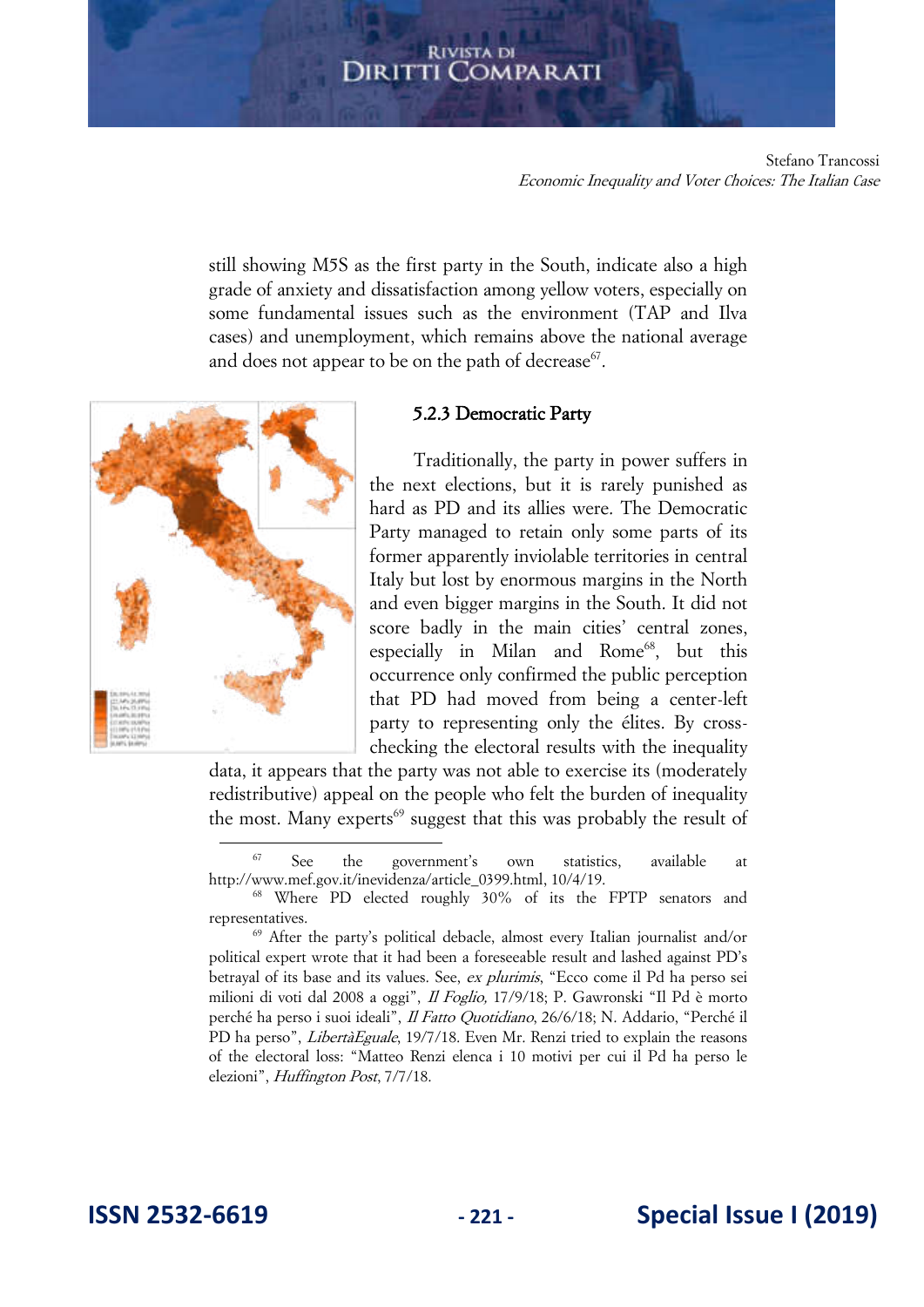# **DIRITTI COMPARATI**

Stefano Trancossi Economic Inequality and Voter Choices: The Italian Case

bad PR choices and contradictory, "centrist" and moderate statements<sup>70</sup>, in the context of an extremely heated and confrontational campaign, more than the effect of any particular decision of Mr. Gentiloni's government<sup>71</sup>. The voters, therefore, showed discontent by protest voting<sup>72</sup> and, for sure, one of the main reasons behind the discontent was the increasing perceived inequality.

## 5.2.4 Liberi e uguali



Finally, in LeU voting patterns, we can immediately recognize the traditional left tendency of Emilia Romagna and Tuscany, combined with good results in the largest urban centers; however, the party drew considerable (for its standards) support in some Southern regions, especially Basilicata and Apulia. LeU's manifesto was mainly focused on reducing inequalities and promoting State intervention in welfare, education and job protection, therefore it is likely that its good results are, at least in part, due to the high inequality conditions in the local communities. Moreover, the stark contrasts with the political action of the Democratic Party (in whose lists more than half of LeU elected

<sup>70</sup> Especially on the EU and migrants, see "Ecco come il Pd ha perso sei milioni di voti dal 2008 a oggi", cit.

<sup>&</sup>lt;sup>71</sup> Who is still quite appreciated, even by M5S voters, see D. Allegranti, "Perché Di Maio e il Movimento 5 stelle non attaccano Paolo Gentiloni", Il Foglio, 30/9/18.

<sup>72</sup> See A. Pritoni, D. Tuorto, "4 March 2018 Elections", Cattaneo Institute report, available at [http://www.cattaneo.org/wp-content/uploads/2018/03/Analisi-](http://www.cattaneo.org/wp-content/uploads/2018/03/Analisi-Istituto-Cattaneo-Elezioni-Politiche-2018-Partecipazione-5-marzo-2018.pdf)[Istituto-Cattaneo-Elezioni-Politiche-2018-Partecipazione-5-marzo-2018.pdf.](http://www.cattaneo.org/wp-content/uploads/2018/03/Analisi-Istituto-Cattaneo-Elezioni-Politiche-2018-Partecipazione-5-marzo-2018.pdf) The Authors also argue that M5S was an important wall against abstention in the South.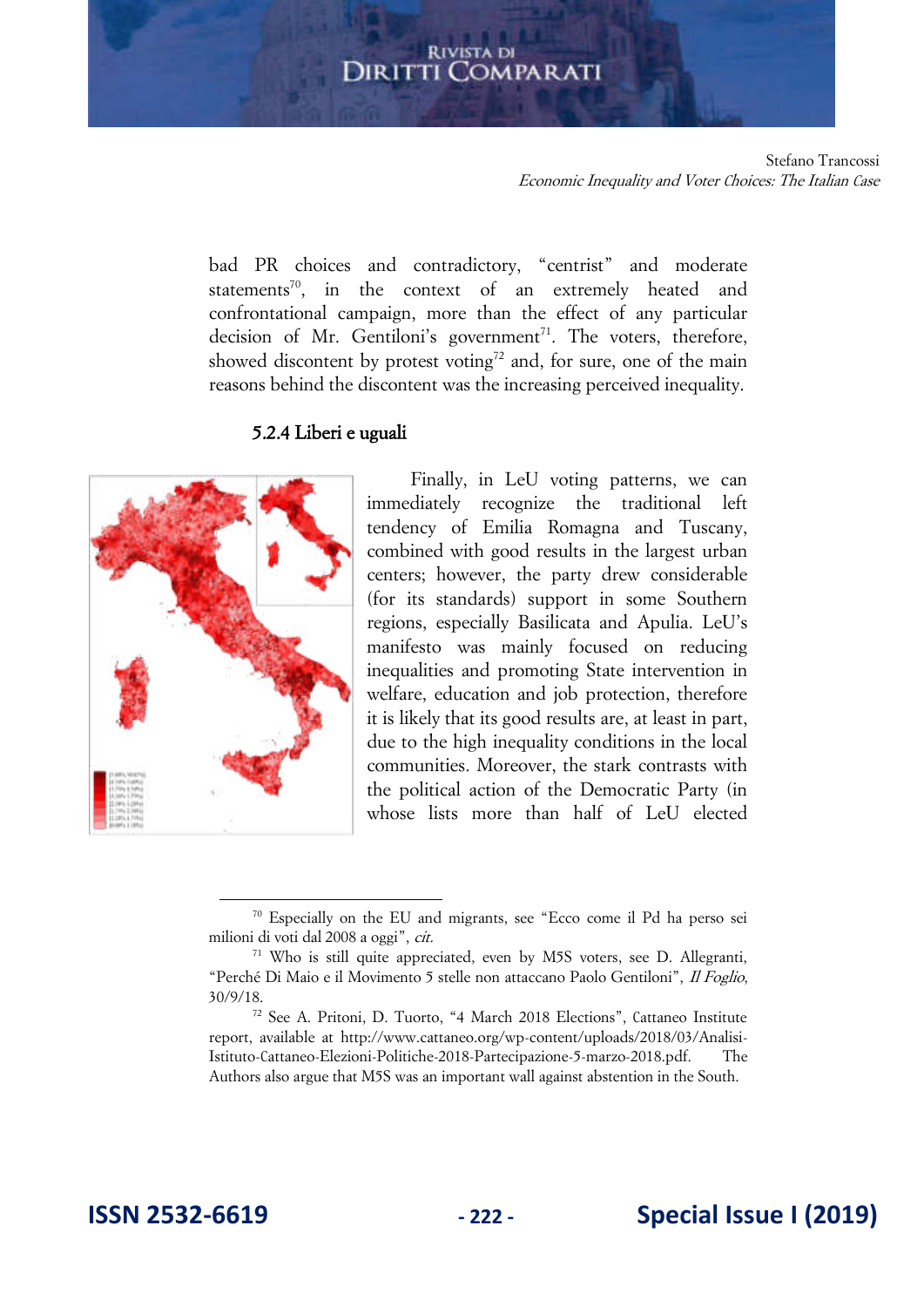Stefano Trancossi Economic Inequality and Voter Choices: The Italian Case

representatives were elected in 2013<sup>73</sup>), allowed the party to run as an opposition force, despite having supported the incumbent government, at least for some time. However, its final results were probably damaged by the 3% electoral threshold, which, as data show, led many potential voters to strategic voting for other parties, mainly PD and M5S<sup>74</sup>.

## 6. Conclusion

The analysis of the data shows that. in determining the result of the Italian parliamentary elections of 4 March 2018, economic inequality has been both a decisive campaigning issue (especially, though with very different results, for M5S and LeU) and an important guiding principle for the voters. In general, areas with higher economic inequality registered a lower turnout and a stronger preference for redistributive manifestos. However, it is probably not possible to establish a secure correlation between inequality and either turnout or political preferences in zones where it was a less decisive factor in voters' minds. Other significant variables were traditional local voting trends, unemployment rate, local GDP composition and, of course, moral/ethic and ideological concerns, as well as the performance of governing parties.

Since, after the elections, Lega and M5S are in power, the scientific value of future results could be hindered by the outcome of their policies. More recent Italian elections (regional elections in Basilicata and Abruzzo, as well as House by-elections in Cagliari)

<sup>73</sup> During the XVII Legislature, part of the MPs elected in PD lists seceded from the parliamentary party, as a protest against some policies of the government, and created three different alternative left-wing groups: MDP (Movimento Democratico e Progressista), SI (Sinistra Italiana, born from some PD fugitives and the rests of SEL - Sinistra, Ecologia e Libertà) and Possibile.

 $74$  For an extensive coverage of the mathematical phenomena behind the 4 March elections, see S. Trancossi, Gli effetti della quota FPTP nel "Rosatellum-bis", Rivista AIC, 4/2018, p. 441-469.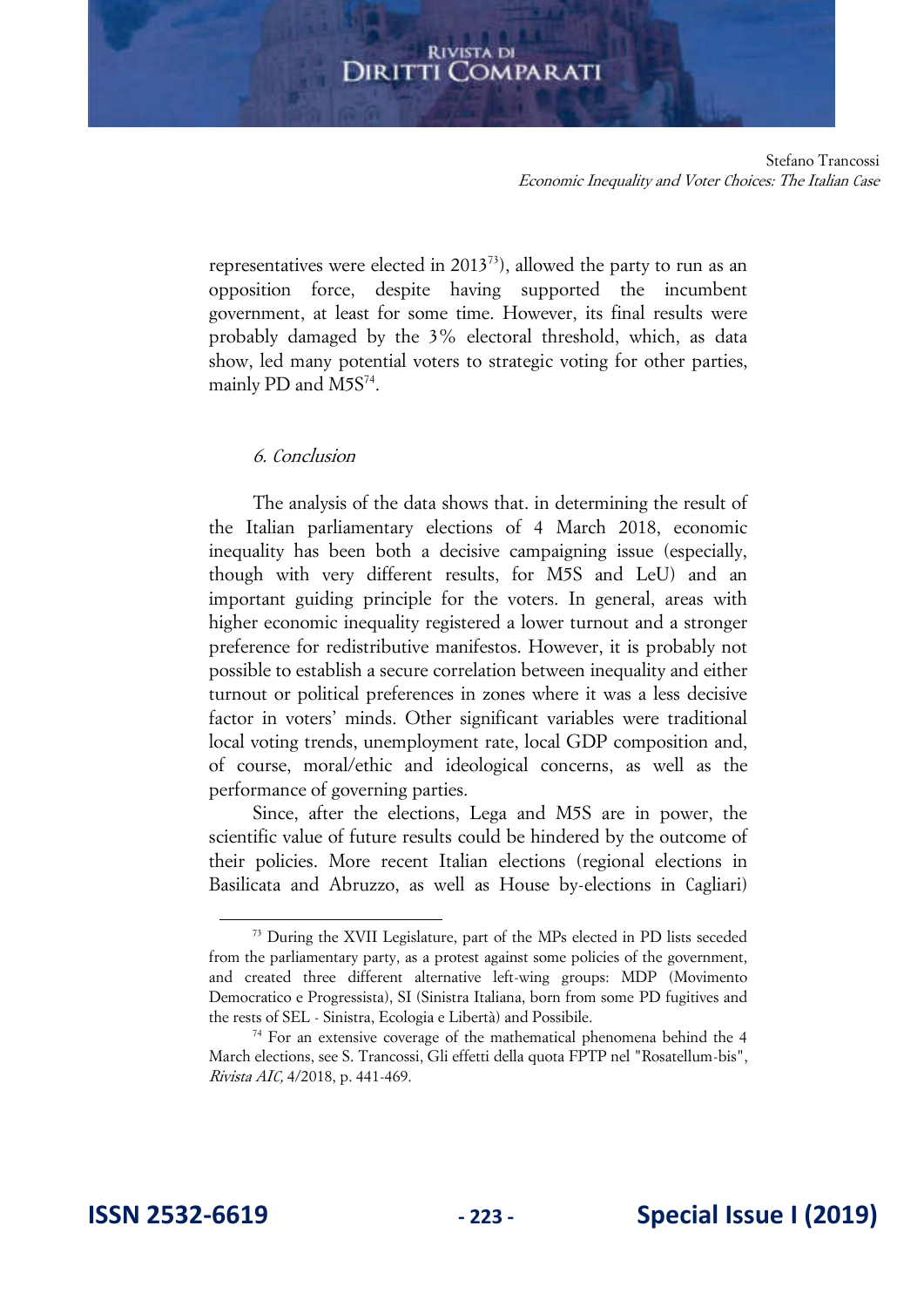Stefano Trancossi Economic Inequality and Voter Choices: The Italian Case

showed a greatly diminished support for M5S and an almost identical rise in suffrages for Lega<sup>75</sup>, probably due to the perceived more efficacy of Lega in pursuing its manifesto goals, from immigration to public order and pension reform, and, for sure, because local elections tend to favor parties with extensive infrastructure, political acquaintances and power connections (often in the form of "civic lists" in coalition with more known parties): all instruments that M5S still lacks or willfully refuses<sup>76</sup>.

The European parliamentary election may not be particularly indicative too, because of general lower turnout and "second-order elections" label attached to it<sup>77</sup>, but still, it would at least prove, on a national level, whether or not the yellow-green government managed to convince voters of its ability to deliver on many issues, among which economic equality would still play an important role, especially in those southern regions where the call for a quick solution to income disparity and unemployment was (and still is) more urgent.

<sup>75</sup> Data found in [https://elezionistorico.interno.gov.it/index.php?tpel=R.](https://elezionistorico.interno.gov.it/index.php?tpel=R) 

<sup>76</sup> M5S has found itself in a sort of "local trap": by declaring that it would have never make alliances with "old politics parties", it basically self-excluded from every regional government, leaving most of them to the evergreen center-right coalition, with Lega as the main shareholder. Similarly, the party did not score well in municipality elections, managing to take Rome and Turin in 2016, but counting only 50 mayors in the entire country, while center-left mayors are 875, center-right mayors are 488 and purely left-wing mayors are 27. The remaining 6500 mayor were elected in civic lists, not directly affiliated with a political force, but generally sympathetic to the centre-left. Data from [http://www.comuniverso.it/index.cfm?Sindaci\\_di\\_Movimento\\_5\\_stelle&menu=104.](http://www.comuniverso.it/index.cfm?Sindaci_di_Movimento_5_stelle&menu=104)

<sup>&</sup>lt;sup>77</sup> See "Voting behaviour: Second-order theory of European elections", extract from "Political Parties in the European Union." Simon Hix & Christopher Lord pg.87-90, quoting Reif and Schmitt, 1980, Marcus, 1995 and Held, 1987, summarizing the concept of second-order elections as follows: "This means that most electors consider the European political arena to be less important than the national one and that they, accordingly, use their votes in EP elections to express feelings of satisfaction or dissatisfaction with domestic parties or to bring about political change in their own country."